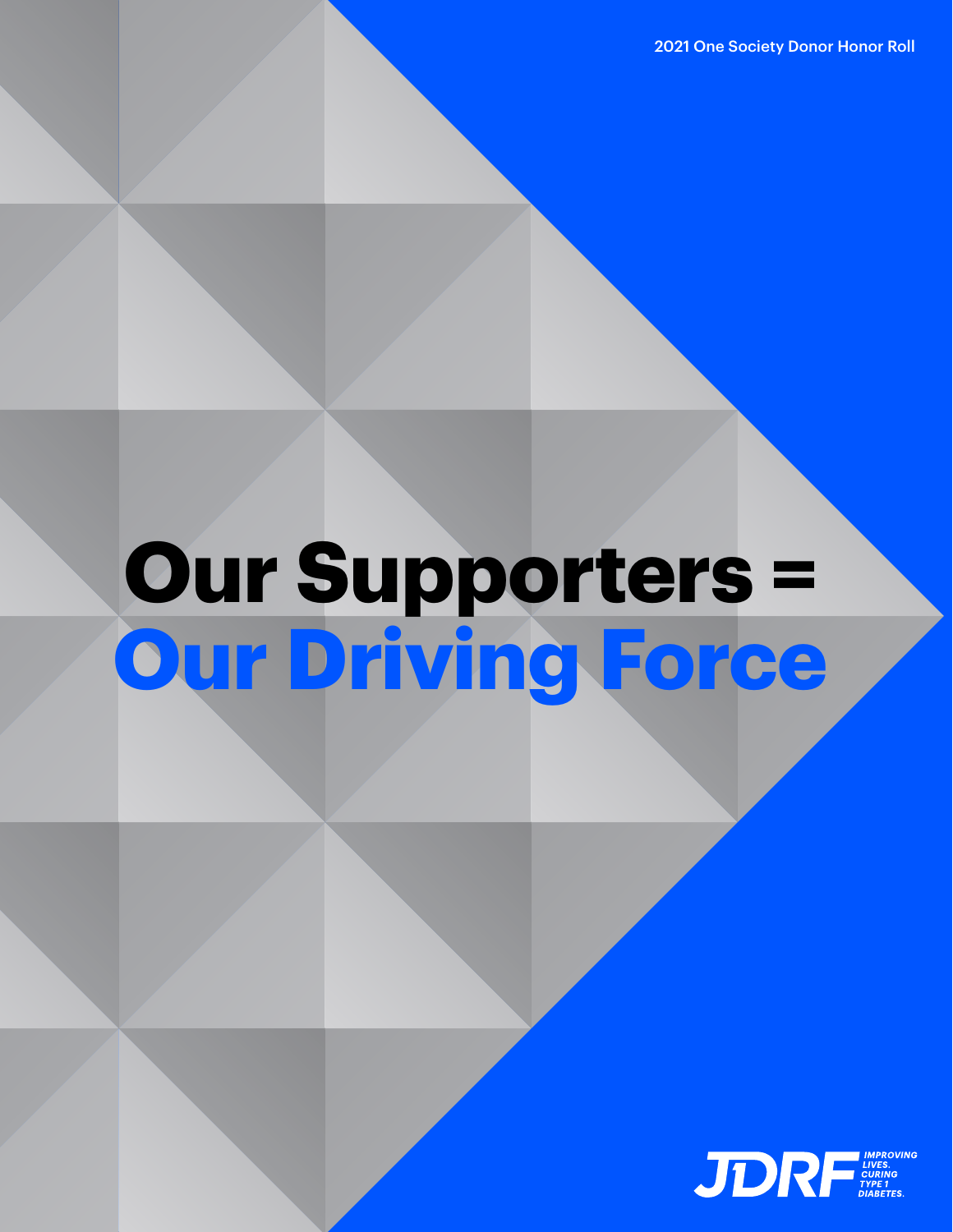

# **Table of Contents**

| <b>Major Donors and Partners</b>         | 4  |
|------------------------------------------|----|
| \$1,000,000 and Above                    | 4  |
| \$500,000-\$999,999                      | 5  |
| \$250,000-\$499,999                      | 7  |
| \$100,000-\$249,999                      | 8  |
| \$50,000-\$99,999                        | 9  |
| \$25,000-\$49,999                        | 11 |
| <b>JDRF T1D Fund</b>                     | 14 |
| <b>Active Pledges</b>                    | 20 |
| \$1,000,000 and Above                    | 20 |
| \$500,000-\$999,999                      | 21 |
| \$250,000-\$499,999                      | 22 |
| \$100,000-\$249,999                      | 23 |
| <b>Corporate Partners</b>                | 24 |
| \$2,500,000 and Above                    | 24 |
| \$1,000,000-\$2,499,999                  | 24 |
| \$500,000-\$999,999                      | 25 |
| \$250,000-\$499,999                      | 25 |
| \$100,000-\$249,999                      | 25 |
| <b>BETA Society</b>                      | 26 |
| <b>Estates</b>                           | 27 |
| \$500,000-\$999,999                      | 27 |
| \$250,000-\$499,999                      | 27 |
| \$100,000-\$249,999                      | 28 |
| \$50,000-\$99,999                        | 28 |
| \$25,000-\$99,999                        | 28 |
| <b>JDRF One Society Sapphire Members</b> | 29 |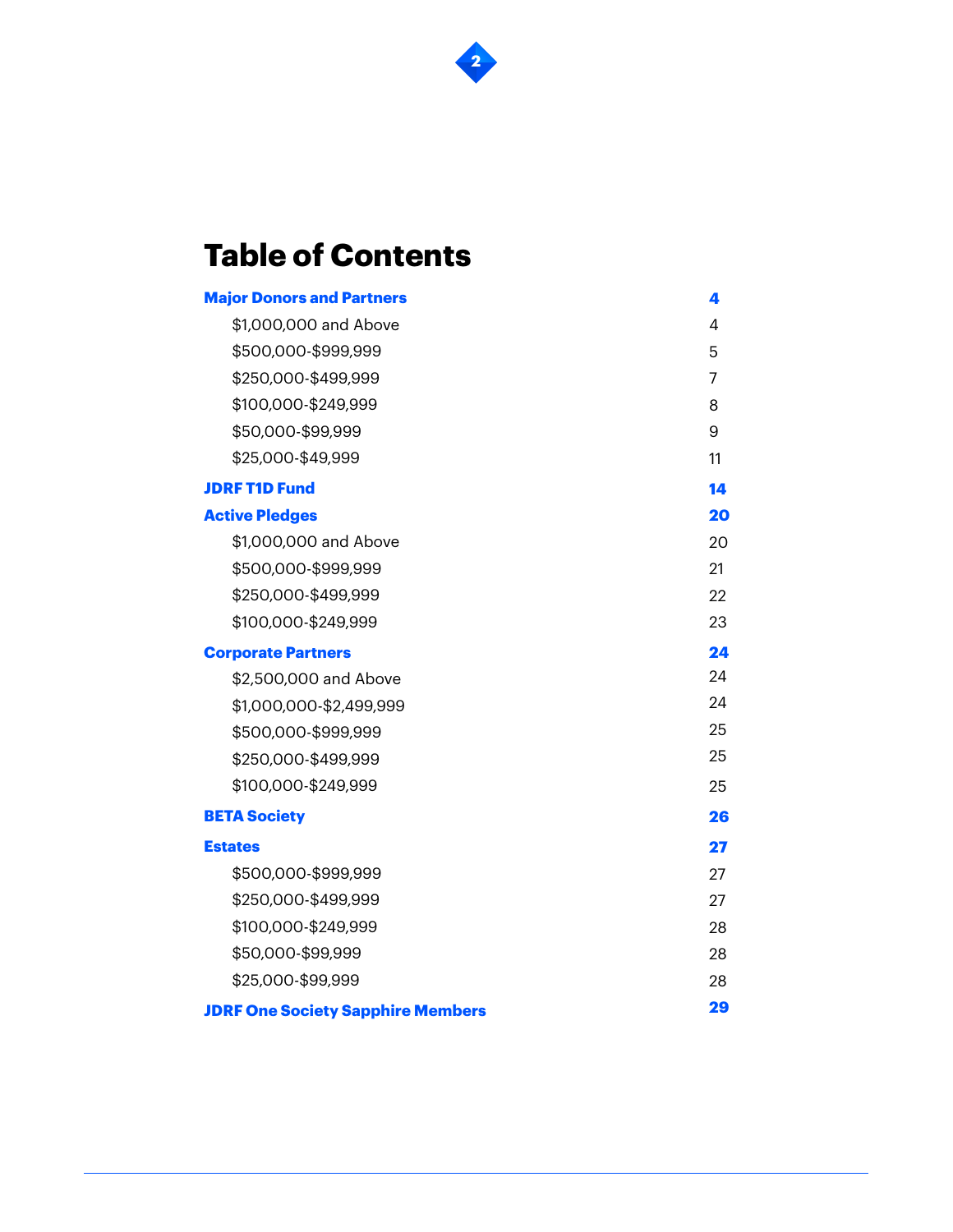

# **Together we are focused on One Cause. One Dream. One Goal.**

While 2021 continued to be fraught with uncertainties and challenges, it was also a year of remarkable scientific progress in our world and at JDRF. As a One Society Member, you have been our driving force and our main accelerant. Each and every name in this publication represents a person or organization that is truly helping JDRF advance our work. Your contributions have helped us fund research, advocate for government funding and regulatory approval, advance clinical trials, and educate our broader community, all of which leads to better outcomes for our loved ones with T1D. Better outcomes now lead to a better chance our shared hope for a world without T1D will be realized. 2021 showed us how quickly scientific research can progress when we are in it together. Thank you for joining us in this important work.

**YOU are our driving force and YOU are moving us closer to life-changing breakthroughs to cure T1D and improve lives.**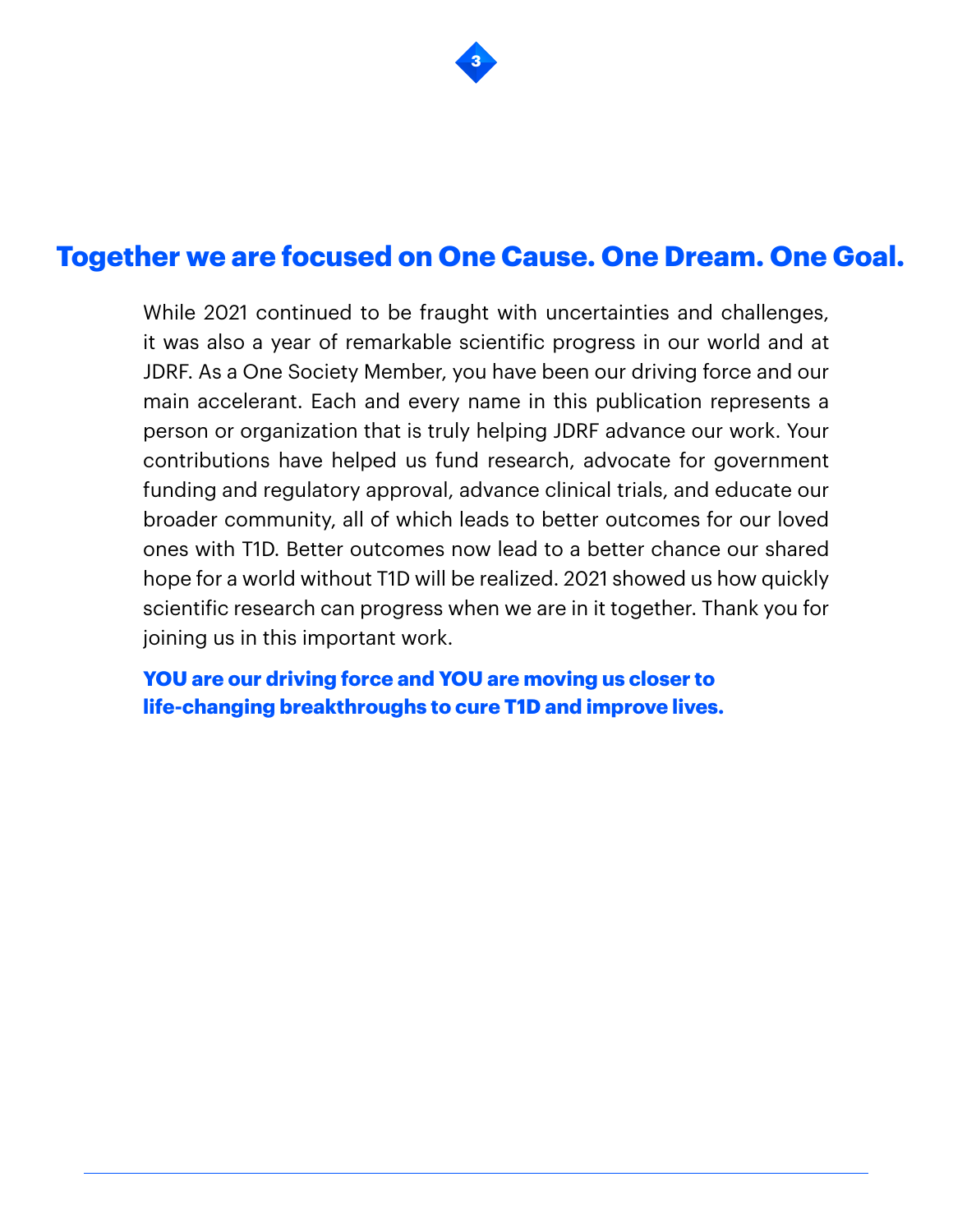

# **Major Donors and Partners**

The list below reflects cumulative giving of \$25,000 and above received from our generous individual donors in 2021.

## SAPPHIRE \$1,000,000+

Anonymous (1)

Laura and John Lally

Rick and Cathy Baier Foundation\*\*

Joyce and John Lancaster\*\*

Rebecca Benaroya\*\*

The Russell Berrie Foundation\*\*

John Cammett\*\*

Katama and Jay Eastman\*\*

Michelle Griffin and Tom Parker\*\*

Greg Heckman

The Leona M. and Harry B. Helmsley Charitable Trust\*\*

Daryl and David Nelms\*\*

Manning Family Foundation\*\*

Holly and David Sherr\*\*

MK Reichert Sternlicht Foundation\*\*

The Thorp Family\*\*

Tullman Family Foundation

Damarys and Jerry Wisler\*\*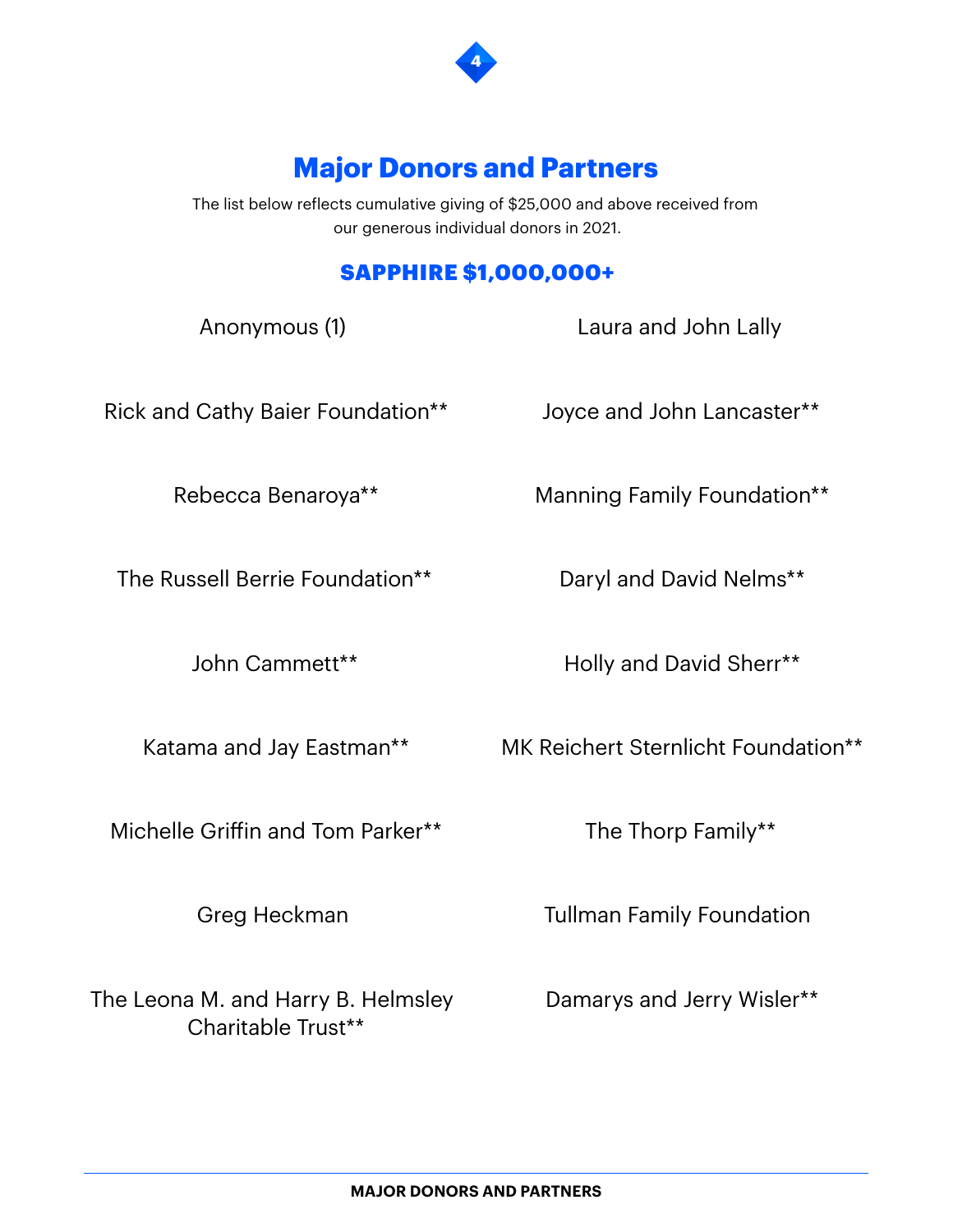

#### DIAMOND \$500,000 - \$999,999

Anonymous (5)

Patti and Peter Hill\*\*

Kay and Tim Bradley

Kitty Brunkhorst\*\*

Igor Bukhman\*\*

Niecy and James Chambers

Matthew Chen

Cummings-Christensen Family Foundation\*\*

Lisa, Rhyne and Jack Davis\*\*

Ashley and Mike Fisher\*\*

Lisa and Ted Gardner\*\*

Ronne and Donald Hess Foundation\*\*

Erin and Tom Hoffman\*\*

Emily Nielsen Jones and Ross Jones\*\*

Kadens Family Foundation

The Kellogg Family Foundation

Robin and Brian Kelly\*\*

Amy Kiefer and Marius Eriksen\*\*

Ann K. Kirby Foundation\*\*

Gross Klar Family Charitable Fund\*\*

Jody and Lew Klessel\*\*

The Lee Family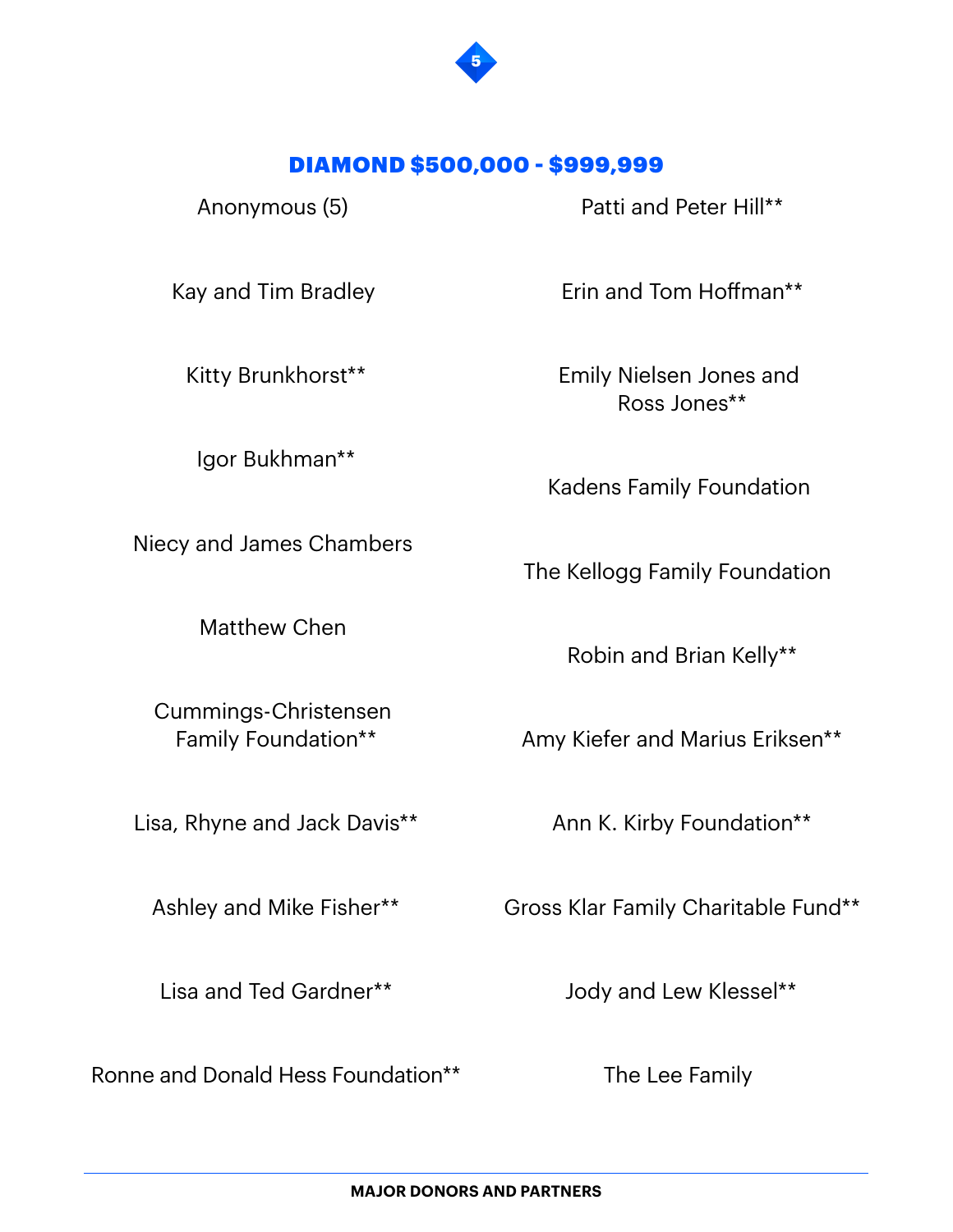

Liz and Jonathan Legg\*\*

The Ross Family\*\*

Leslie and Rand Lewis\*\*

John MacIntyre\*\*

Tammy and Ron Malone\*\*

The Nijhawan Family

Ana and Alejandro Poma\*\*

Melissa and Scott Portuondo\*\*

R4 Foundation\*\*

Valerie and Greg Schube\*\*

Valerie and Lee Shapiro Family

Emily Spitzer and Eric Lewis\*\*

Meredith and Brad Stadler\*\*

Alana Spiwak, M.D. and Sam Stolbun

Patti and Steve Winegar\*\*

*\*\*Indicates T1D Fund commitment*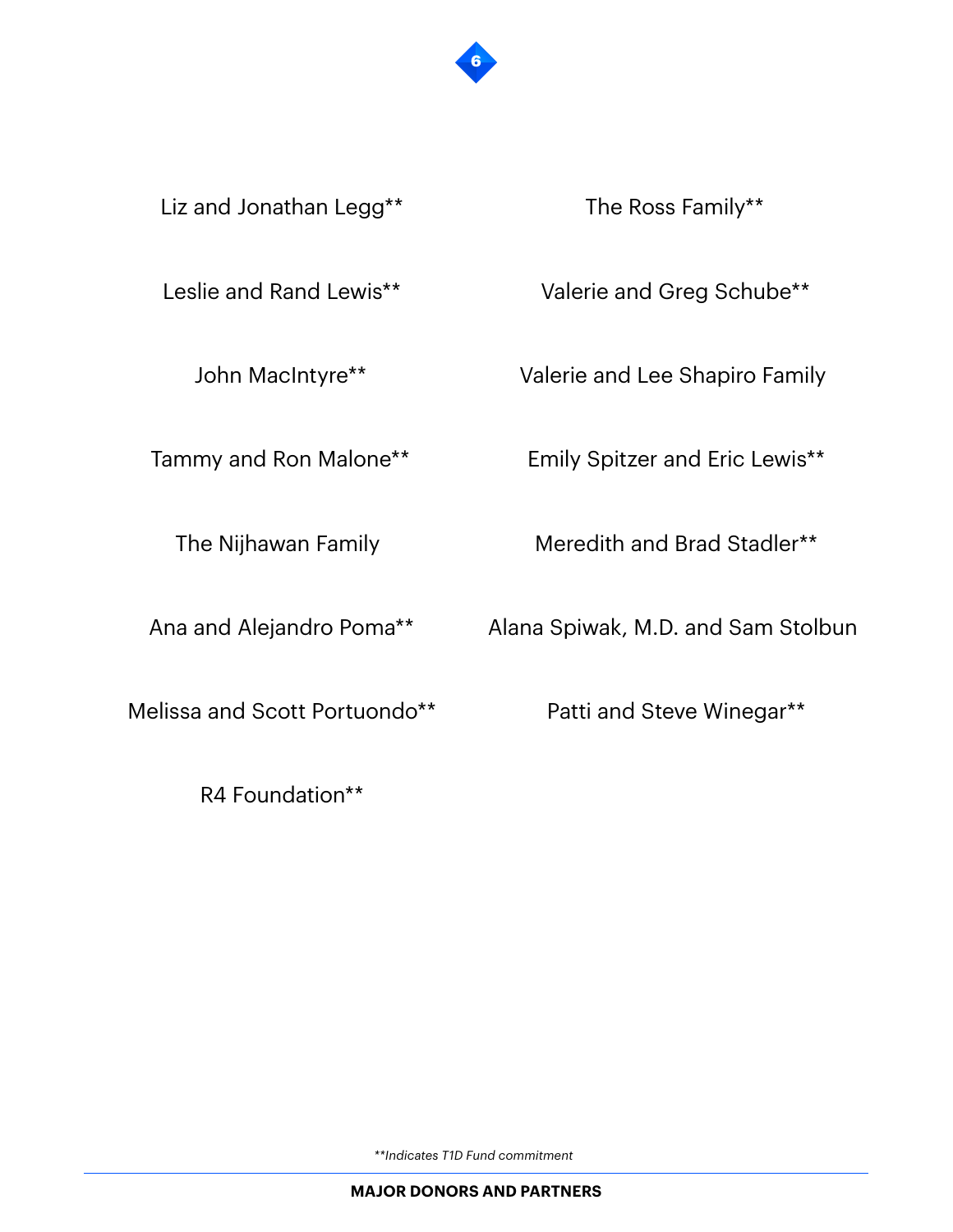

#### PLATINUM \$250,000 TO \$499,999

The Aldridge Family

Mary and Dick Allen

Lauren and Todd Berger

Bonnie and Joel Bergstein

Lau and Bea Christensen Charitable Foundation

Katherine and Eric Church: Chief Cares Fund of The Community Foundation of Middle Tennessee

Tara and Timothy Clark

DeYoung Family: Todd, Christine, Cole, Lexi and Tucker

Amy and James Dieterich

Leigh and Rob Edwards

The Goodes Family

Debbie and Steve Gordon

Marilyn and Steve Kraft

Marisue and Joe Lacher

Sarah and John Lechleiter

Living on the Go Foundation

Henry and Rob Mallari-D'Auria

The Meyer Charitable Foundation

Mary Tyler Moore and S. Robert Levine, M.D. Charitable Foundation

Heather and John Mozart

The Paul and Anne-Marie Queally Family Foundation, Inc.

The J.O. Robbins Family

Jodi and Alan Scott

The Ted and Meredith Segal Foundation

Nancy and Frank Selldorff

The Steven M. and Joyce E. Tadler Charitable Trust

Bernice Woolf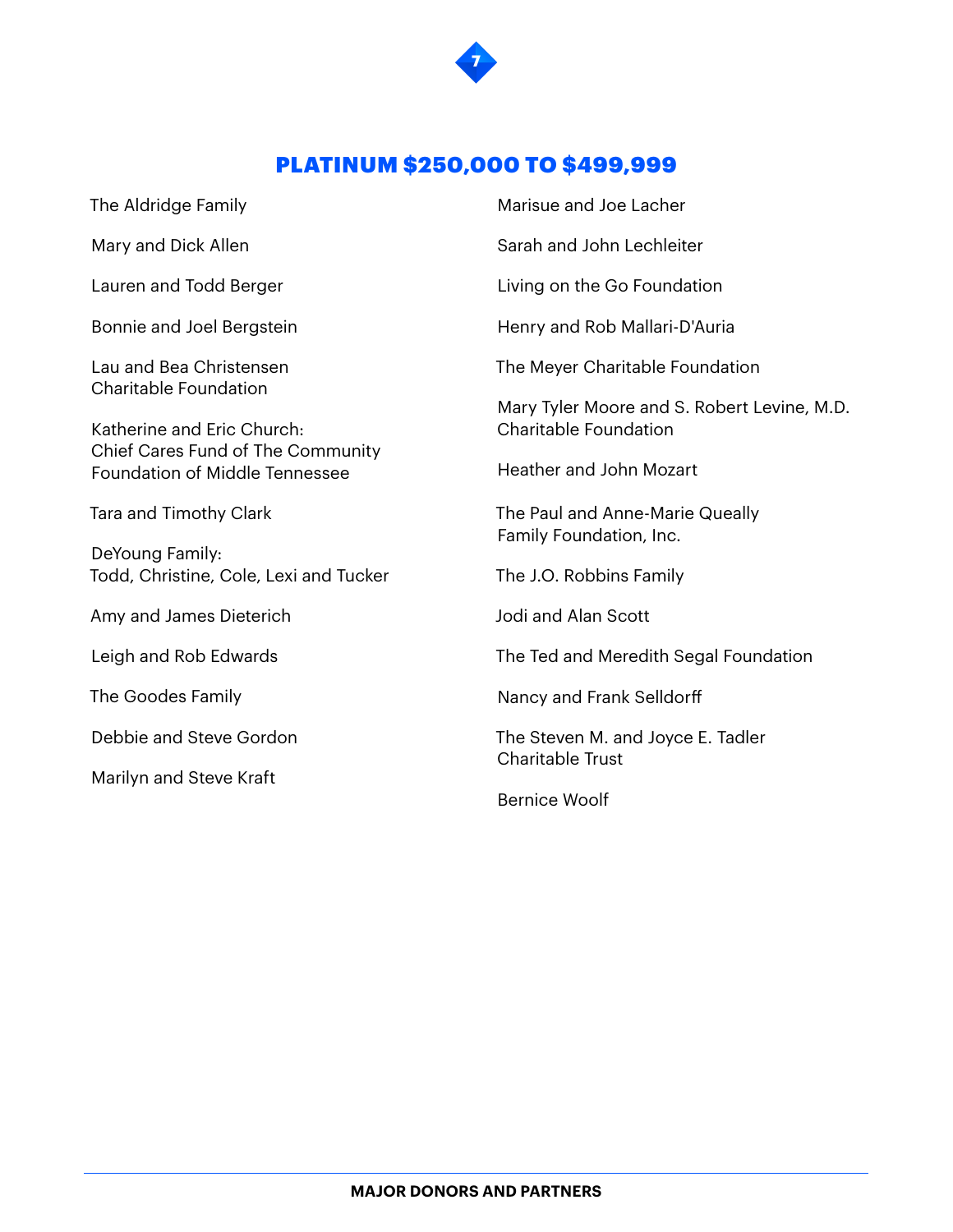

#### GOLD \$100,000 - \$249,999

Anonymous (11) Marci and Todd Abbrecht Adams Charitable Lead Trust Neal Allen\* Sarah and Michael Alter M.D. Anderson Foundation Megan and Keith Anderson Brenda and Regan Avery Ginny and Greg Badros Penny and Bob Barnhill Susan and Grant Beard Geoff Beattie Lincoln Benet Cherrie and Andy Bessette Mike Boyle Mary Lou and Stewart Bruce Zane Burke Vanessa and Roy Carroll Karla and Scott Cassels Elizabeth and Trey Caswell Catholic Community Foundation Donna and Edward A. Chernoff Silvia and Sam Chung Elizabeth Cobb and Philip Green The Norman and Suzanne Cohn Family Community Foundation of Collier County Naomi Siegel and Eric Cooper Alice Cortland Charitable Trust Alison and Richard Crowell Barbara\* and Arlo DeKraai Mr. Roger Diderich, in memory of Cheryl Miller Diderich

Tricia and Brian Driscoll Kim Rutledge and Lee Dykes Yvette & Eric Edidin Family Foundation Camella and Richard Elliot Marlene and David Engberg Barbara File\* Marilyn and Dr. Gerald Fishbone Ronne and Alan Fisher Cheryl and Larry Franklin Lauren Schor Geller and Martin Geller Louie and Paula Gentine Brett and Becky Gordon / Gordon Family Foundation Claudia Graham Linda and Robert Graham Patty and W. Fred Hagans Dolores and LeMoyne Hall Hille Foundation Maximilian E. & Marion O. Hoffman Foundation Roxane Schlumberger Hume and J. George Hume Bonnie and Terry Jackson Nancy and Donald Jones The Kahlert Foundation Amar Kendale and Prabha Kannan F. M. Kirby Foundation Jean and Mark Koloseike Debi and John Lashar Ellen and Eason Leake Karen Lotman Justin MacCormack Rachel Manktelow

Pat and Carolyn McNamara Family Fund The Alan and Amy Meltzer Family Foundation The Mitchell Family Joan and Charles Moore Barbara Neal Karen and Joe Niehaus Kate and Bob Niehaus Helen and Mike Norona Debbie and John Nuzzo Jane and Michael Pardoe The Bob & Renee Parsons Foundation Bonnie and Michael Patipa Cindy and John Paul Melitta S. and Joan M. Pick Charitable Trust Tanya and Michael Polsky Emily and Derek Rapp Rauner Family Foundation Lisa and Jack Reed Jr. William Reller Linda Benge and Paul Robshaw Julie and Len Rodman Ropes & Gray Babs and Jay Rosenfeld Diana and John Salter Jennifer Schneider Chara Schreyer and Gordon Freund Kathleen and Peter Schwalje Susan and John Shimp Cherryl and Steve Simms Slezak Family Charitable Foundation Leslie Stretch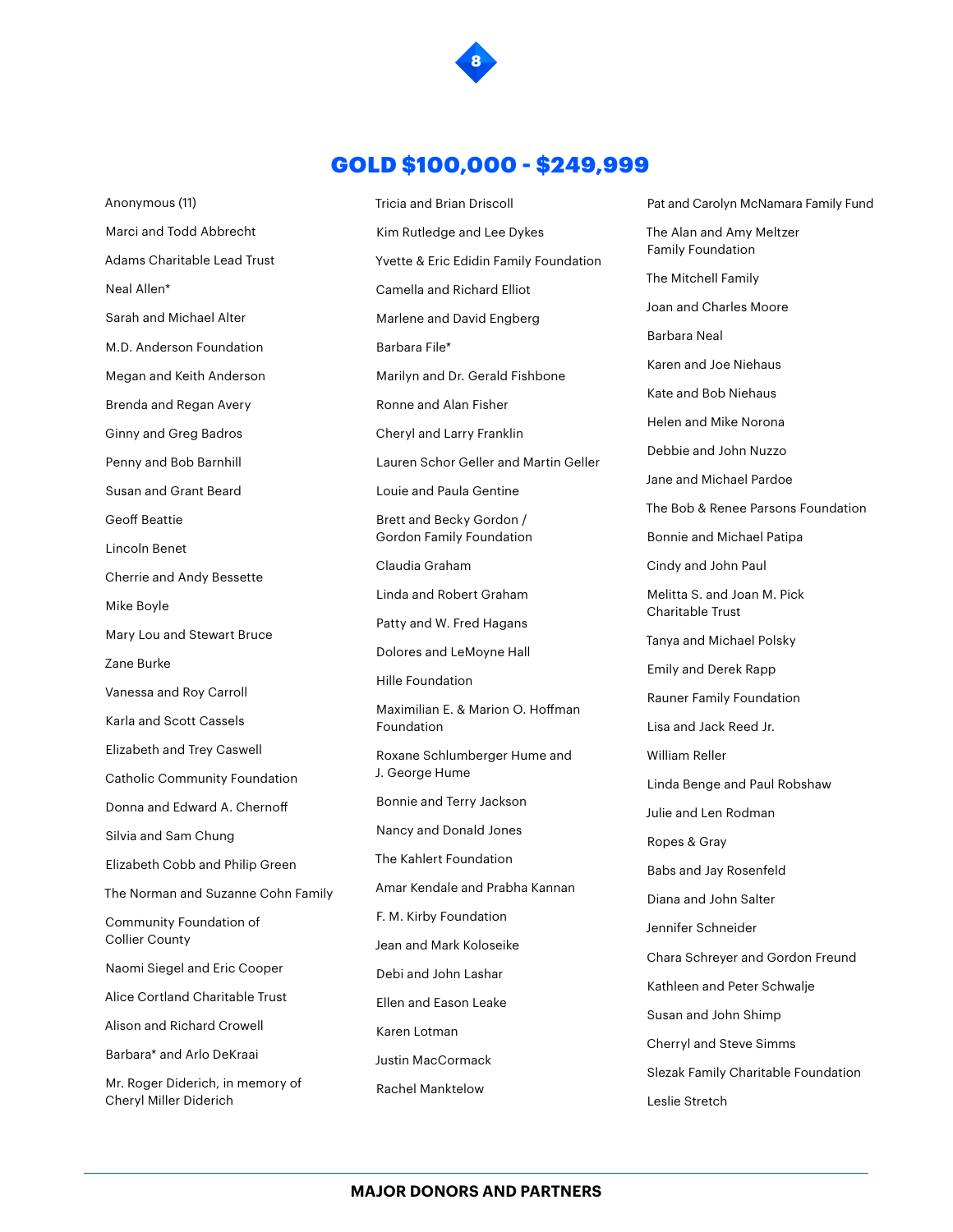

Karen and Ted Thielens Tullman-Atha Family Foundation Usha and S.R. Venkatramanan

Vinik Family Foundation Lisa Fishbone Wallack and Neil Wallack The Waters Family

Jennifer and Duston Williams Greg Yakim Young Family Foundation

#### SILVER \$50,000 - \$99,999

Laurie and Joe Colmery

Anonymous (4) Albany Medical Center Ametek Foundation Ashley Bell Barnett and Wesley Barnett The Bassuk Family Foundation Janet and Stephen Bear Beck Suppliers Elizabeth Ann Beck Foundation Sharon and Jeff Becker Jennifer Bennett and Douglas Mays Joyce Bianco Bickers Consulting Group Eve and Richard Biller The Biller Family Philip Brady and Stewart McDowell Nancy Bretz Susan and Jeremy Brown The Bullard Family Steve Cage Sandra and Richard Calhoun E. Rhodes and Leona B. Carpenter Foundation Karen and Jay Case Charlie's Angels Kimberly and William Chisholm Meredith and Fielding Cocke Lea, Mackenzie, Sydney and Matthew Cohn

Maureen Conway and Marc Thompson Luck Cook Andrea Corbett Family Foundation Eileen and Steve Cortese Laura and David Cramer Jan and Jim Cummings Carol L. Curran Lauren and Marvin Daitch Delta Dental Plans Association Kim and Richard Dinkel Michael Doner Megan and Steve Dragich William Duhamel Colleen and John Economos Pam and Frank Edmonds Enterprise Holdings Foundation The Saul and Theresa Esman Foundation Alice Evarts Marcia and Rick Ezequelle Sarah and Mike Faircloth Carol and Arnie Feltoon Foglia Family Foundation Cynthia and Edsel B. Ford II Franklin Templeton Investments and Fiduciary Trust The Freeman Family Foundation

Robert E. Gallagher Charitable Trust Lesli and Harold Gernsbacher Susan and Martin Gilmore Barbara and Fred Goldberg Alexandra and Michael Golemi Ann, Gray, Heidi, Jennifer, and Paul Gregory Caryn Green and Douglas Neway Hagans Montgomery Hagans Julie and Garrett Hall Susie and Thornton Hardie The Anderson Hatch Foundation Kyle Hoffman Audrey and James Hohman Trina and Michael Holt Hooked on a Cure John Hughes Sr. Hurlbut-Johnson Fund of the Silicon Valley Community Foundation Family of Lillian "Lil" Jordan Hyder Illinois PGA Foundation IPA Foundation The Leon Johnsrud Family Edward Jones The JWJ Group Kama'aina Kids Jill and John Kampfe Kirkland & Ellis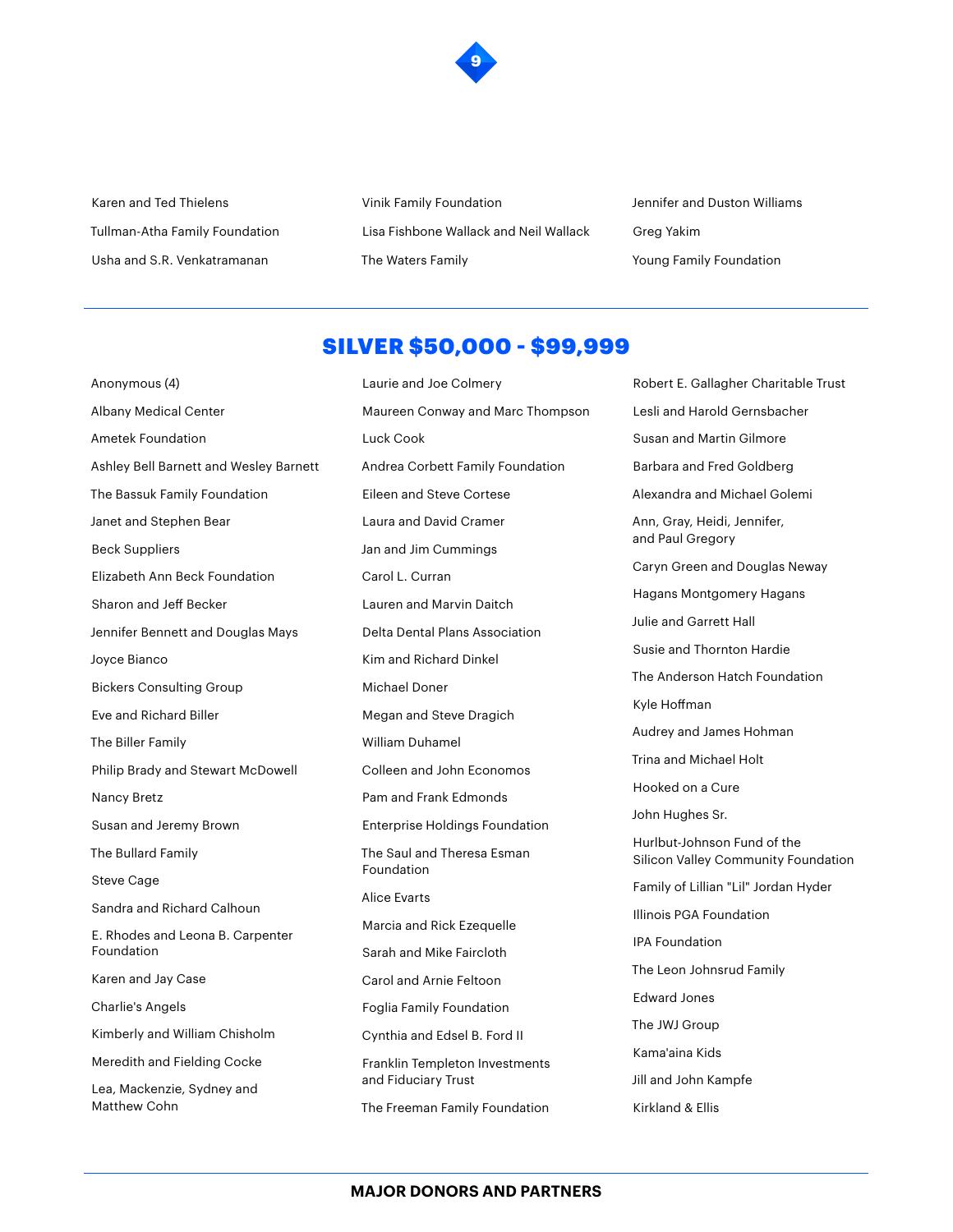

Gail Buchanan Kiser and Greg Kiser Sharon and Hal Lampert Suzette and Marshall Lang Jeannie and Jonathan Lavine George T. Lewis Jr. 2001 Foundation Liberto Management / Ricos Products Lipsig Family Foundation Lucas Cup Foundation Luna Foundation Alfred Mann Family Foundation Nikol and Stanley Marks The Tony and Renee Marlon Charitable Foundation The Mason Family Melanie and Jeff Mayer McKinley Associates A. Donald Meltzer Andrea and Keith Moffat Judy and Bob Morgan Murphy-Hoffman Company Elin and Tim Murphy Michelle and Jeff Murphy

Martin Nordmark NorthShore University HealthSystem Mary Alice and Chris O'Connor Kimberly Peairs and Landon King Bonnie and Alan Petsche The PM Group Barbara Rapaport Cindy and Steve Rasmussen The Ravenal Foundation Missy and Steve Reller Nancy and Donald Resnick Dr. Jennifer Rhodes and Ben Wolin Nancy and Rick Riley Rosler Foundation Renee and Robert Samuels The Sansevere Family Jennifer and William Sargent Seven S Foundation Laura and Jeffrey Schaffer Trixi Schultz Seminole Tribe of Florida Greg and Hanna Skjonsby

The Donald B. and Dorothy L. Stabler Foundation Talking Rain Tee Up Fore the Cure The Thomas Foundation Sharlyn and Wade Threadgill Marci Eisenstein and John Treece Tracy and Chris Turner Ruth and Myron Turner UPMC Jenny and Will Urban Bridget and David Van Eekeren Charitable Fund Melissa and Paul Wallace Victoria and James Warmington The Greg and Kim Wasson Family Fund **WCF** Joan Weisman Elizabeth\* and Fred Wiese Betsy and Dan Wright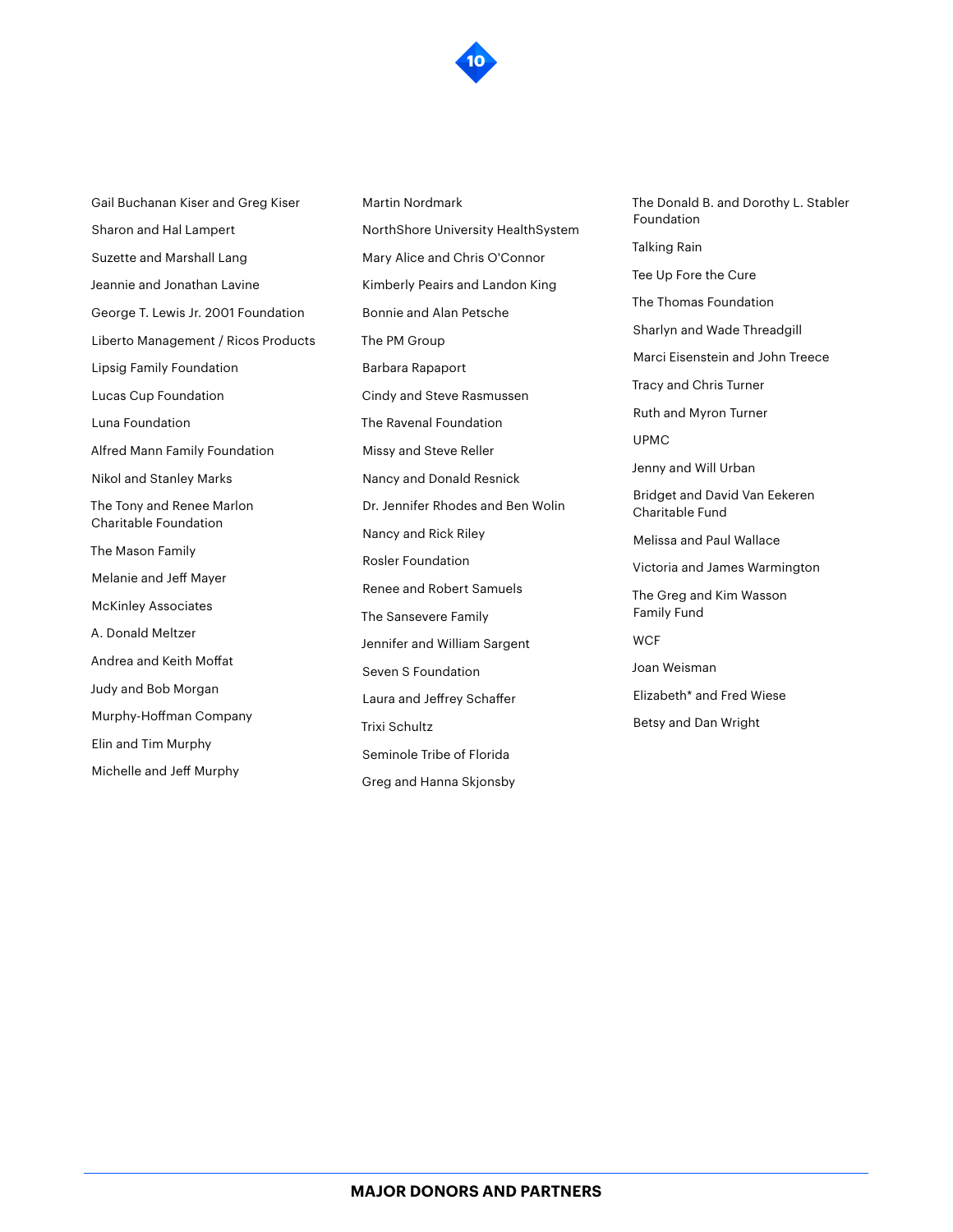

**11**

Anonymous (11) Diane Adams Adore Me AdvaMed AdventHealth Anil Aggarwal Kathleen Albrecht and Peter McCormick Lisa and Peter Andoni Isaac Applbaum Gary Ashton Martha and Kurt Asplundh Atlanta Diabetes Associates Aviture David Baggett Bain Capital Children's Charity G & L Bamberger Baratz Family Foundation Thomas Barber Mary and Charles Barnes Barnes Shepherd Family Bashas' Sheri and Marc Bassewitz Angela and Rex Bates Adriana Bauzá and Gerald Powderly The Beamish Family Charitable Fund Cindy and Evan Beane Jennifer and John Beard Becker Associates Bennett Family Foundation Diane and James Berliner Bloomberg Emily and Alex Bradley Pierre Breber BGR Foundation Laura Brigham and Brian Beffort Brubaker Family Foundation Trish and Rick Bryan Ted Buda and Family Traci Butler

Kathy and Dan Canzano Cathy and Jim Carey Carrie and David Carlson The Thomas and Agnes Carvel Foundation Vanesa Cascino and Alan Oremus Blaine Caya CDCM Foundation Juliaette and Jerry Chamberlain Change Healthcare Clark Construction Group Cleary Gottlieb Steen & Hamilton Cloverfields Foundation Jeanne and Royal Cole William Conley Jr. Consano Beth and Todd Cook Diane Meiller-Cook and Michael Cook Countdown To None Cowen Amy and Steve Coyer Nan Crawford and Paul Fulton Creditors Collection Service Jackie Darken Karen Davis and Clark Madigan Martha Dayton and Thomas Nelson Harris Decker Lorraine and Tom Deeney Jennifer and Michael Degnan Barbara Derbyshire The Derfner Foundation Linda and Mark Derringer Leanne DeShong Nanette and Stephen DeTurk Douglas J The Dove Family Foundation Lauren and David Dragoni Linda and Michael DuBose Harvey A. Duthler Marital Trust Edible Arrangements

Carol and Gary Edwards Sue and Robert Egan Gina and Rex Ellison Emma's Doubles for Diabetes Anne Esposito Farmers Mutual Hail Insurance Company of Iowa Linda and Matthew Fisher Lisa and Mark Fischer-Colbrie Trista and Dan Fisher Colleen Fitzgerald and Terry Browne Cathleen and Kent Fourman Diane J. Fox Living Trust Zoe and Rick Francis The Claire Friedlander Family Foundation Jolene and Steve Gabbay Gilles Gade The Terry and Windy Gallagher Family Ted Galloway James A. Gammon Charitable Foundation Garda Capital Partners Amy and Rick Giardino Judy Ginzburg and Stanley Meyers Jennifer Glock and Michael Ward Loren and Michael Gordon Brett Gottsch Clark R. Green Charitable Foundation Danielle and Troy Gregory Guilford Foundation Purnima and John Hallock Elizabeth and Rob Hamilton Randie and Robert Harmelin The Hayes Family Amanda and Peter Haytaian Margaret and Holman Head HealthTeam Advantage Healthcare Initiatives Frederick C. Hebert Testamentary Charitable Trust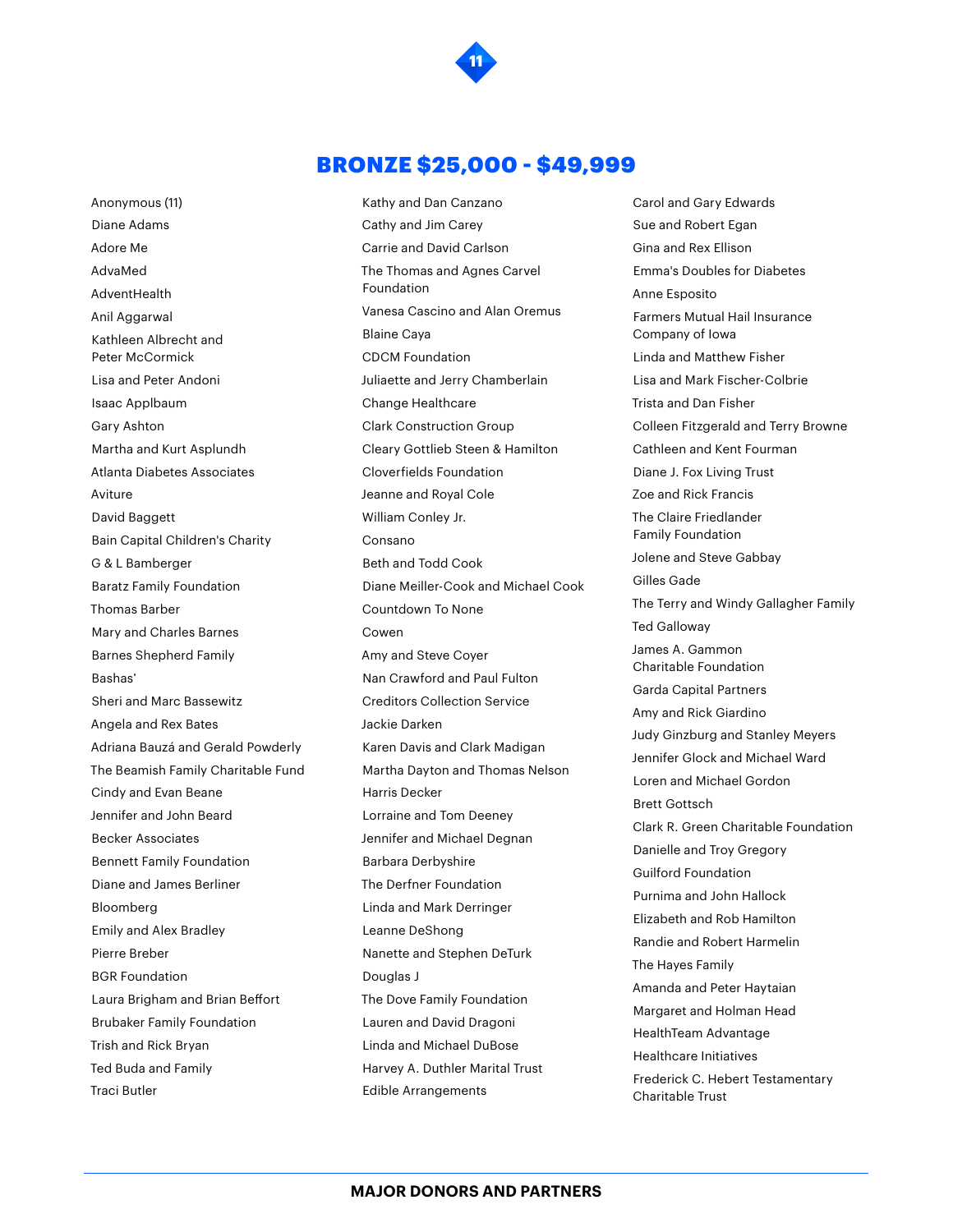Helena Agri-Enterprises Julie and Michael Hellmers Helmer's Helpers JoAnne and Don Heltner Megan and Geoff Hoffmann Cathie and Roger Hogan Wendy and Brett Hoge Mindy Holman Home Builders Charitable Foundation Kathie Hoppe Tiffany and Rob Horton Pam and Michael Hoyt Emily and Jason Hubbard The Hudson Family Fund of the Community Foundation of Broward JLL Julie Jaffe Nan and Keith Jensen Carolyn Johnston Annie and Gregory Jones Hannah Jones Marvel and Ron Jones Jessica and Jerry Jurgensen Irene and Edward Kaplan Peter Kay Kay Family Foundation Theresa Kepic and Frank Naeymi-Rad Carla and Michael Kilbane Klein Tools Lisa and Todd Klumok Mona and Paul Knopp Liz and Charlie Komar Sue and Wade Kotula Theodoros Kouris Cindy and Steven Kramer Mimi and Jim Kron Jennifer and Kenneth Kroner The Alden and Margaret Laborde Foundation

Ladish Company Foundation

MARS Jun Martz Messer

Paula "LaLa" Larson Melissa and Bob Laskey Ben Leeds Scott and Judy Leisher Family Fund Kate and Gregg Lemkau Laurence W. Levine Foundation Jacinta and Bob Loewen Ian Loring Kathleen and Edward Ludwig Larry L. Luing Family Foundation Karen and Charlie Lyons The Macdonald Foundation Kathleen and Dave MacLennan Lauren and Flemming Madsen The Main Family Fund John and Tracy Mallory Rosalyn and Barry Margolis Liz and David Marshall Linda and Aaron Martenson Kara and John Martin Virginia Mason Health Systems Yelena and Dan Matviyenko Helen and William Mazer Foundation Anne and Penn McClatchey The McConnell Foundation Mary Kay and Keith McCaw Family Foundation Julie and Calvin McCutcheon Matthew and Melissa McGinnes Laurie and Kevin McGraw Sonnet and Ian McKinnon Ansley and Carlton McMillan Memorial Healthcare System Miller Family Philanthropy Moglia Family Foundation

**12**

Todd Laney

Cindy Mogul and Elliott Feldman Alice Mortenson Leslie Mulholland Leah and Leo Mullin Theresa and Mike Murphy Jim and Pam Nadler Nancy Near Debbie and Stephen Newman Julie Newman and James Burgdorfer Anne Norman Northern Tool + Equipment The Notkin Family The Oakland A's Community Fund Peggy and Dayton Ogden Flint Ogle O'Halleran Family Fund The Owens & Minor Foundation PACCAR Foundation Erica and G.P. Palsis Stephanie and Robb Pantano Kathy and Mark Papermaster Pearson Education Margot Perot Robert and Mary Perrot Buff Perry Anne and Robert Pillion Pipes & Shaw The Jules L. Plangere Jr. Family Foundation Angie and Jon Platt Frank Pocino\* Cheryl and Michael Pollack JoAnn and Greg Pollesch The Thomas Powderly Family Carolyn Powell and Marshall Laitsch Pamela and Robert Price Prisma Health Mary and John Prosser Gail and Nic Puzak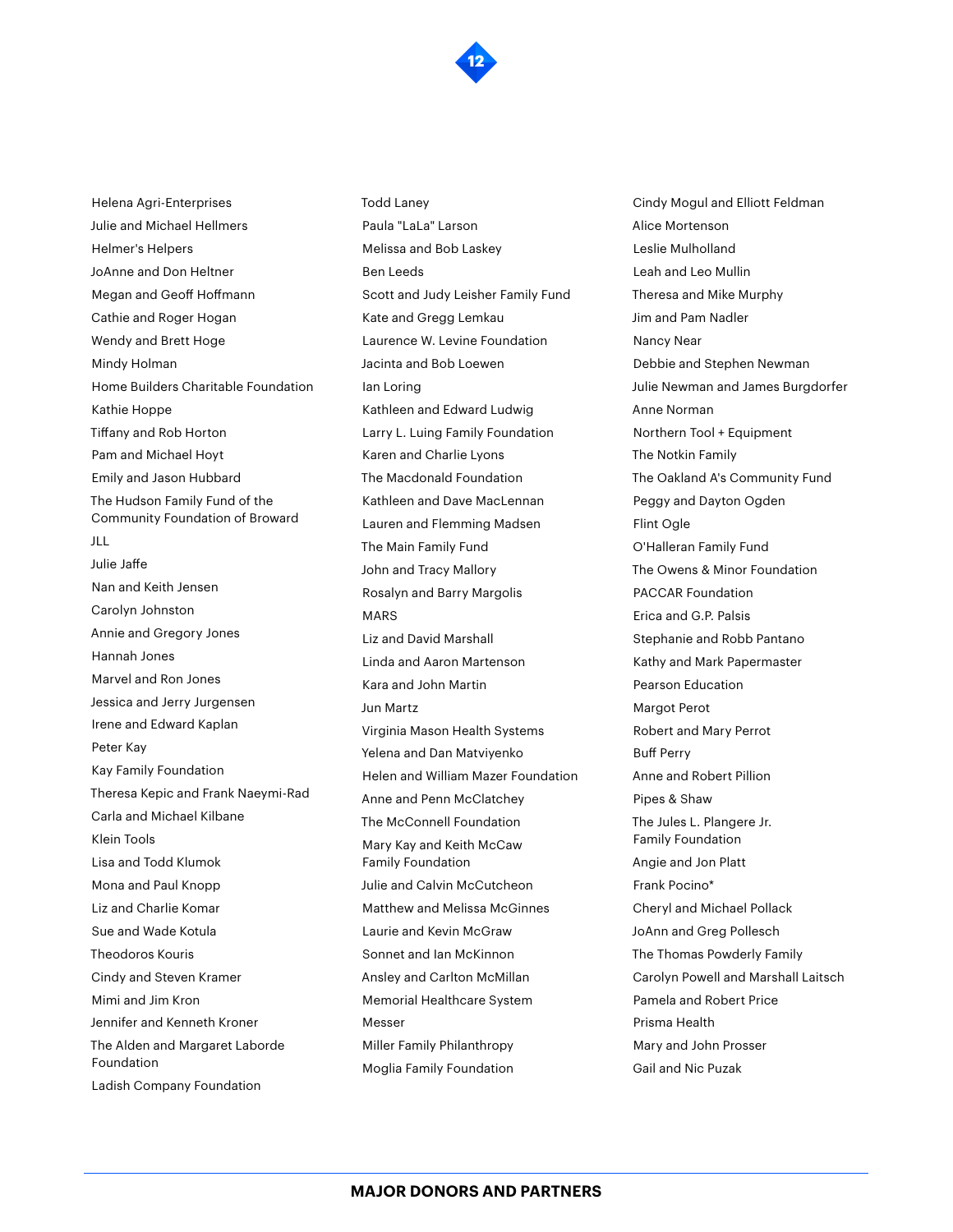Quarterbacking Children's Health Foundation R4 Foundation Amy Raskin and Joel Saferstein Spencer Raymond Retina Associates Riverbridge Partners Barbara Roberts C.H. Robinson Jaimie and Jon Robinson Linda and Michael Roche The Family of John Alex Rockefeller Penny and Richard Rogers Tina and Steve Romaniello Lianne and Chris Ronzio Rosenbluth Family Charitable Foundation Jill and Louis Rotella III Kathi and Louis Rotella, Jr. The John J. Sacco and Edith L. Sacco Charitable Foundation Leslie and Ricardo Salmon Marlene and Bruce Saltzberg Rae Sanchini and Bruce Tobey Ruthann and Rick Sargent ArentFox Schiff Jayna and Dan Schimberg Sarah M. Schmidt Family Charitable Fund The Richard M. Schulze Family Foundation

Mimi and Bob Schwartz Jack Shaffer Bimal Shah Joseph Shearer Robin and Gene Shepherd Dabir Siddiqi Skynyrd Foundation Dorothy D. Smith Charitable Foundation Deborah Snow Jennifer and Dave Sobocinski Sonora Quest Laboratories The John and Polly Sparks Foundation Michael Srba Lawrence Stone Sugar Run 5K The Swetnam Family TGK Automotive The Theiss Family Thomasarts Sandee and Jelindo Tiberti Kim Tilley and Peter Scher Touchstone Communities Transport Resources Marcella and Mike Tudeen UCAT Foundation University of Utah Health Valero Energy Foundation Pamela and Nishan Vartanian

Laura and Drayton Virkler Robert Volenski Laurie Vree Christian and Lina Waage Edith and Richard Wald Elizabeth Wald and Wayne Forman Waldron Rise Foundation Donna and Scott Walker Roberta and Bruce Waller Christine and Tom Warsop The Wawa Foundation Suzanne and Josh Weinstock Weiser Family Carley and Tim Welch Kami and Paul Weninger Wesley Mortgage The West Endowment Whale Rock Capital Management Cindy and Matt White Karen and Dale White Margaret and John Whitlock / W.W. Whitlock Foundation The Hylke and Anna Wiersma Charitable Fund Stacie Wilk and David Swanger The Woodbury Foundation Joan and Jerry Zaug Faye and Frank Zimmerman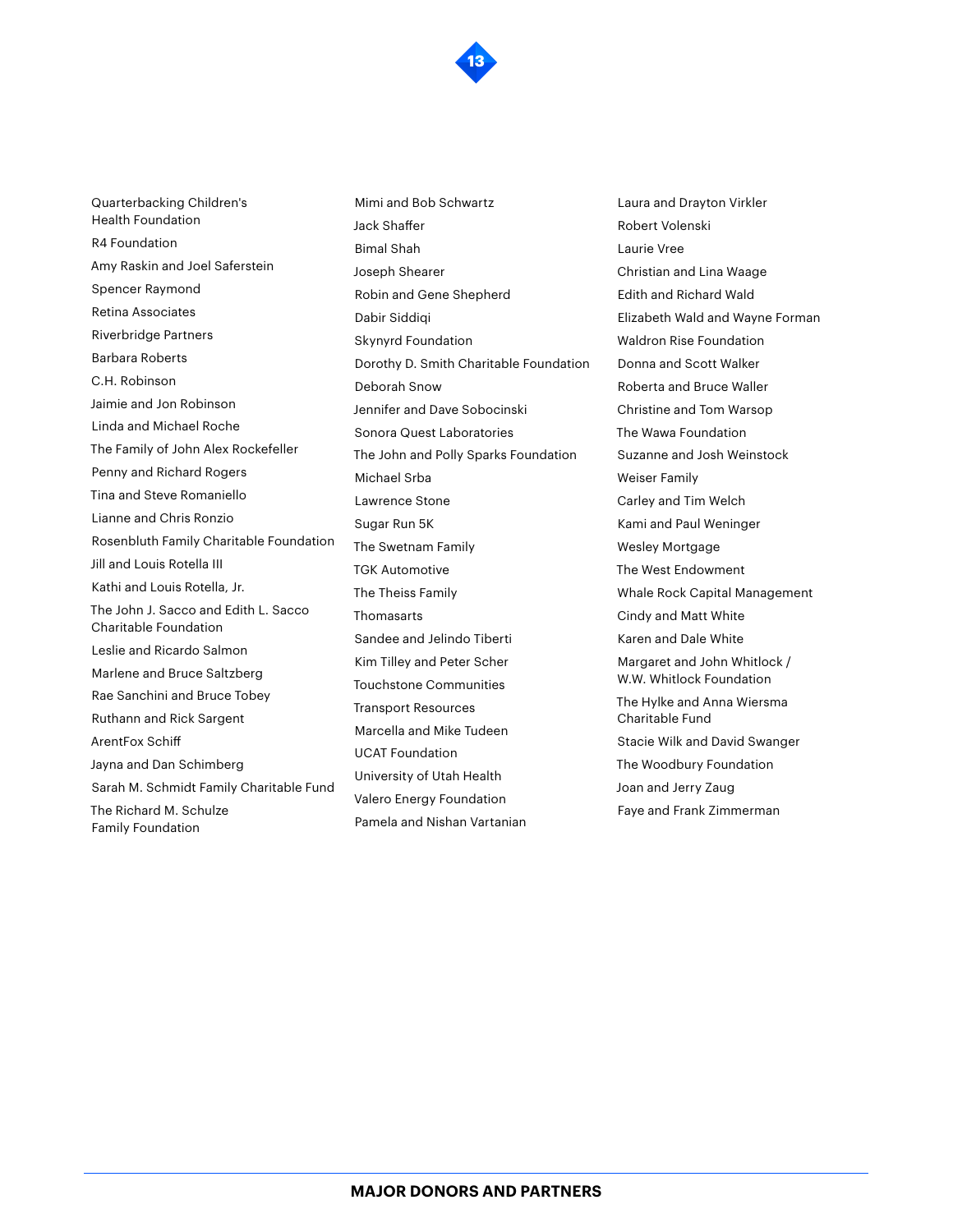

## **JDRF T1D Fund**

Formed in 2016 by a group of JDRF volunteers eager to address the challenge of low private investment in T1D cure therapies, the T1D Fund is a venture philanthropy fund that has transformed the fight to cure T1D by using donor funds to invest in companies with T1D programs with the purpose of attracting private venture capital to T1D. As of March 2022, the Fund has invested over \$78 million in 26 exciting companies that are committed to developing and commercializing T1D therapies and more than 30 venture capital firms have invested another \$570 million in alongside dollars in T1D programs.

Our early success has created an expanded, powerful movement to cure this disease, now joined by leaders of the life sciences industry with the experience, capital and commercial networks to deliver products to patients. The Fund goes above and beyond investing money. We also support our companies' T1D programs after our initial investment through the expertise and network of JDRF and the Helmsley Charitable Trust. These partners support our diligence and inform our scientific and regulatory perspectives in a commercial context. We redeploy our financial returns from our successful investments into our mission, further magnifying our donors' gifts.

## \$5,000,000

Anonymous (1)

The Leona M. and Harry B. Helmsley Charitable Trust

## \$2,000,000 TO \$4,999,999

Anonymous (1)

Manning Family Foundation

Rebecca Benaroya

The Paul and Anne-Marie Queally Family Foundation, Inc.

*The T1D Fund listings are inclusive as of 3/1/2022 of all donors since inception*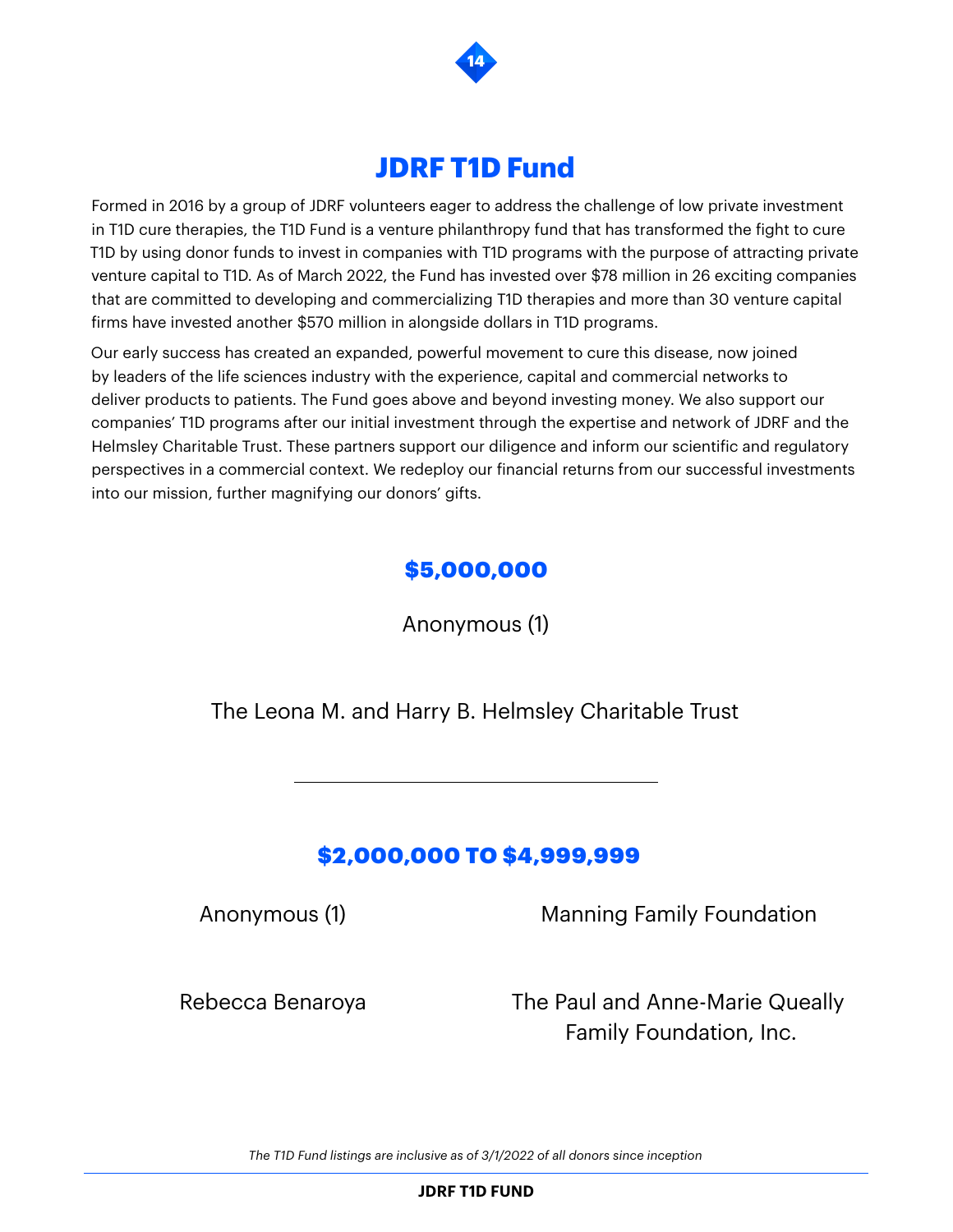

#### \$1,000,000 TO \$1,999,999

Rick and Cathy Baier Foundation Susan and Grant Beard The Russell Berrie Foundation John Cammett Edward A. Chernoff Lau and Bea Christensen Charitable Foundation Tara and Timothy Clark Meredith and Fielding Cocke Suzy and Sean Doherty The Family of Merrill Eastman The Family of Robert Edwards III Lisa and Ted Gardner Michelle Griffin and Tom Parker Gross Klar Family Charitable Fund Erin and Tom Hoffman Emily Nielsen Jones and Ross Jones

Robin and Brian Kelly

Ellen and Eason Leake

Sharon and Greg Maffei

Lisa, Rhyne and Jack Davis

Cummings-Christensen

Family Foundation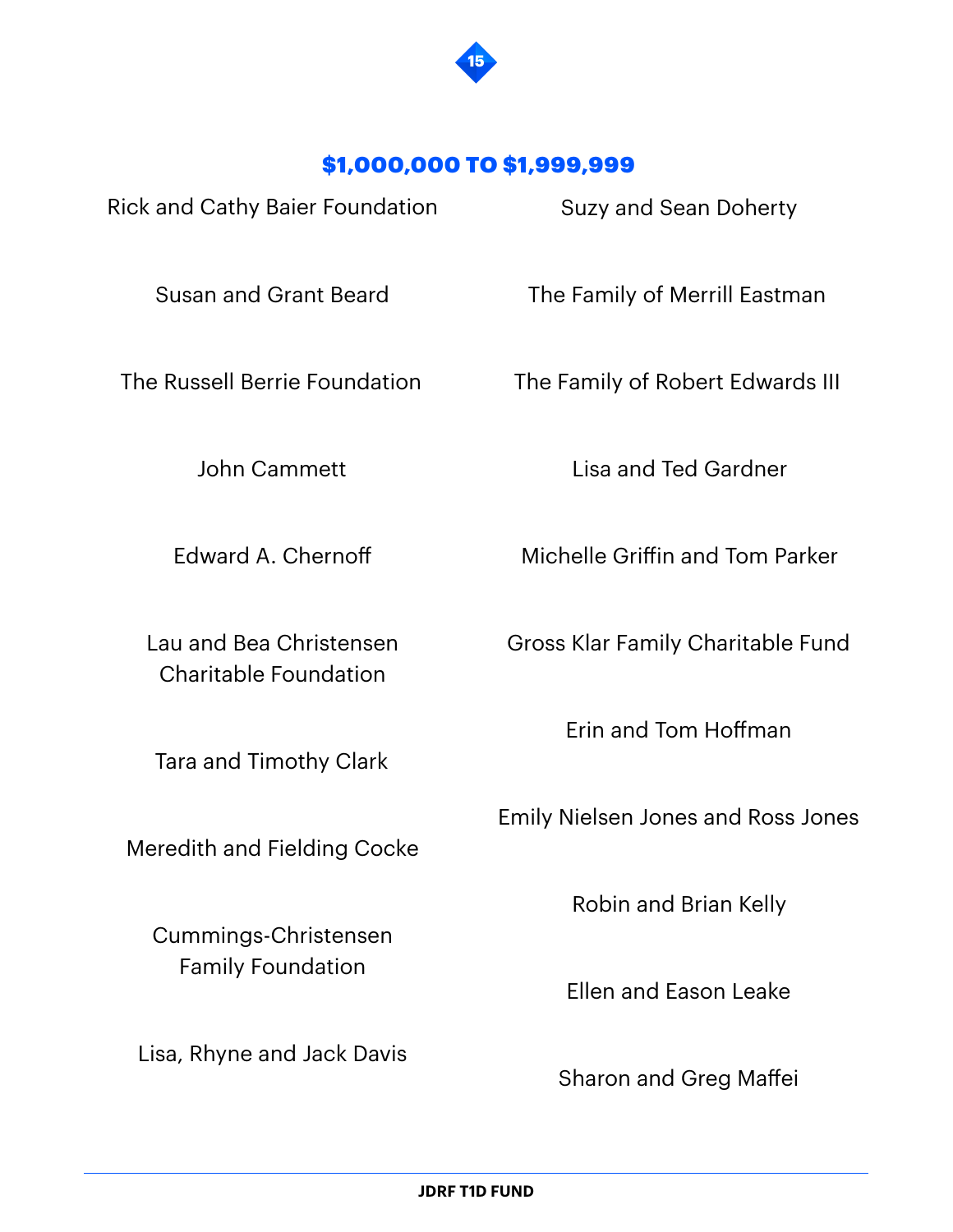

Tammy and Ron Malone

Heather and John Mozart

Daryl and David Nelms

Lisa and Jack Reed, Jr.

R4 Foundation

The Ted and Meredith Segal Foundation

Nancy and Frank Selldorff

Holly and David Sherr

Emily Spitzer and The Bernard and Anne Spitzer Charitable Trust

Denise R. and Thomas D. Stern Family Foundation

The Thorp Family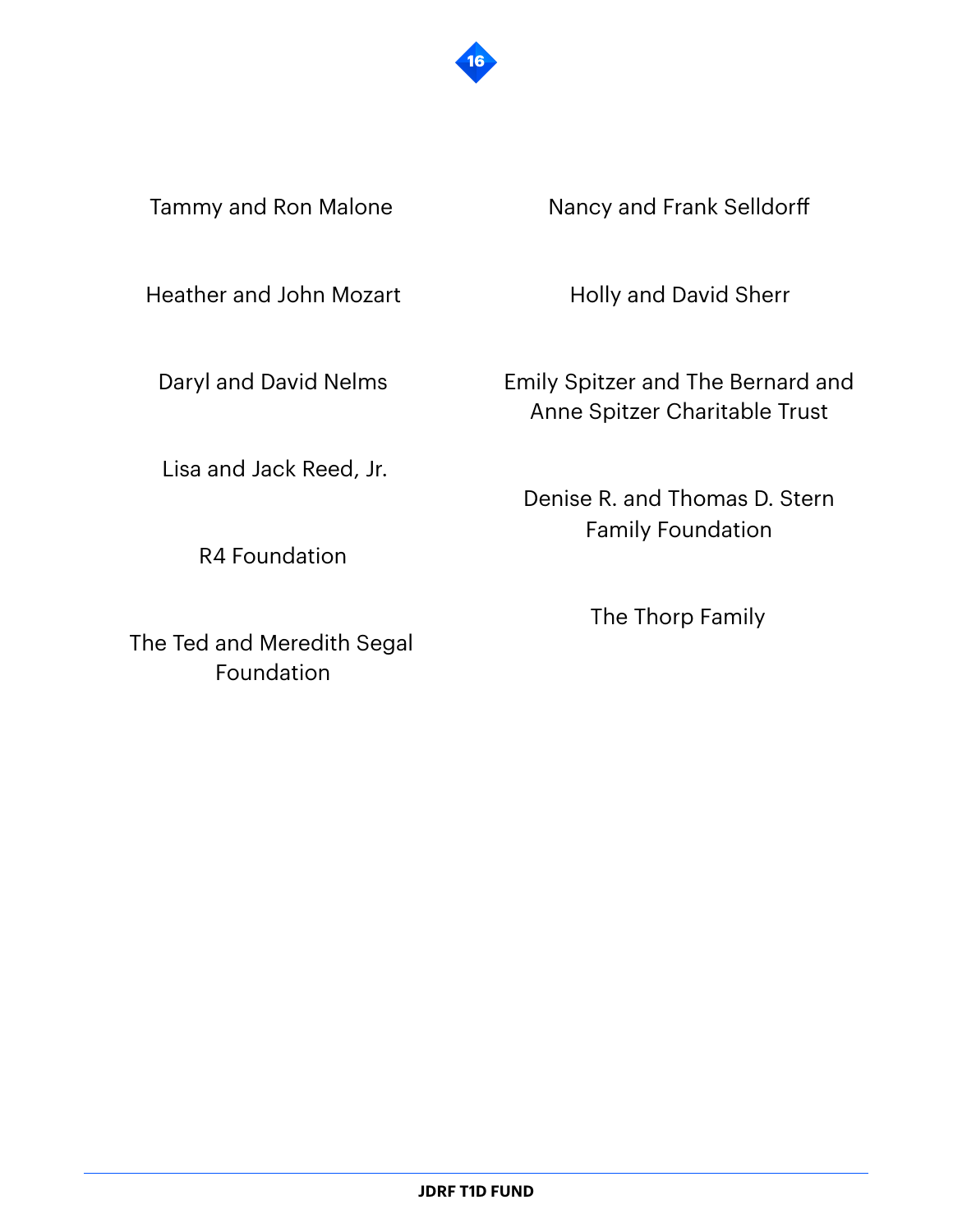

#### \$500,000-\$999,999

Anonymous (4)

Abbrecht Family Gift Fund

Lisa and Steve Altman

Cindy and Evan Beane

Geoff Beattie

Lincoln Benet

Mike Boyle

Mary Lou and Stewart Bruce

Kitty Brunkhorst

Igor Bukhman

Kimberly and Bill Chisholm

Yvette & Eric Edidin Family Foundation

Pam and Frank Edmonds

Ashley and Mike Fisher

Ronne and Alan Fisher

Lauren Schor Geller and Martin Geller

Barbara and Fred Goldberg

Brett and Becky Gordon / Gordon Family Foundation

Debbie and Steve Gordon

Ronne and Donald Hess Foundation

Patti and Peter Hill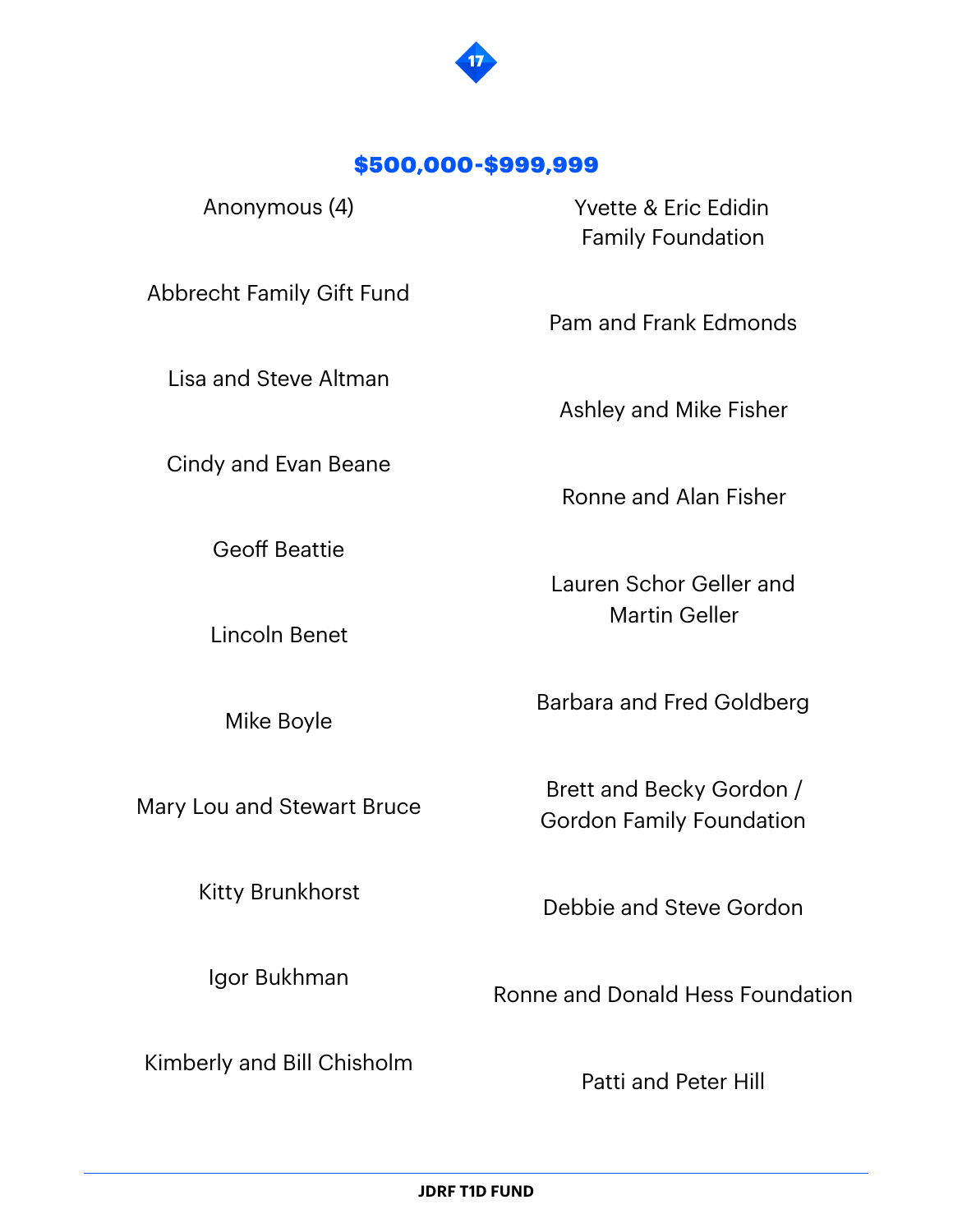

Family of Lillian "Lil" Jordan Hyder

Bonnie and Terry Jackson

Trudy and John Jacobson

Stacey and Dave Johnson

Amy Kiefer and Marius Eriksen

Ann K. Kirby Foundation

Jody and Lew Klessel

Liz and Charlie Komar

Sandy Kurtzig, Arizae Foundation, Jamie, Sara and Andy Kurtzig

Joyce and John Lancaster

Debi and John Lashar

Liz and Jonathan Legg

Kate and Gregg Lemkau

Leslie and Rand Lewis

Christina Lindgren and Myles Perkins

Justin MacCormack

John MacIntyre

Tracy and John Mallory

Rachel Manktelow

Pat and Carolyn McNamara Family Fund

Harald McPike

The Alan and Amy Meltzer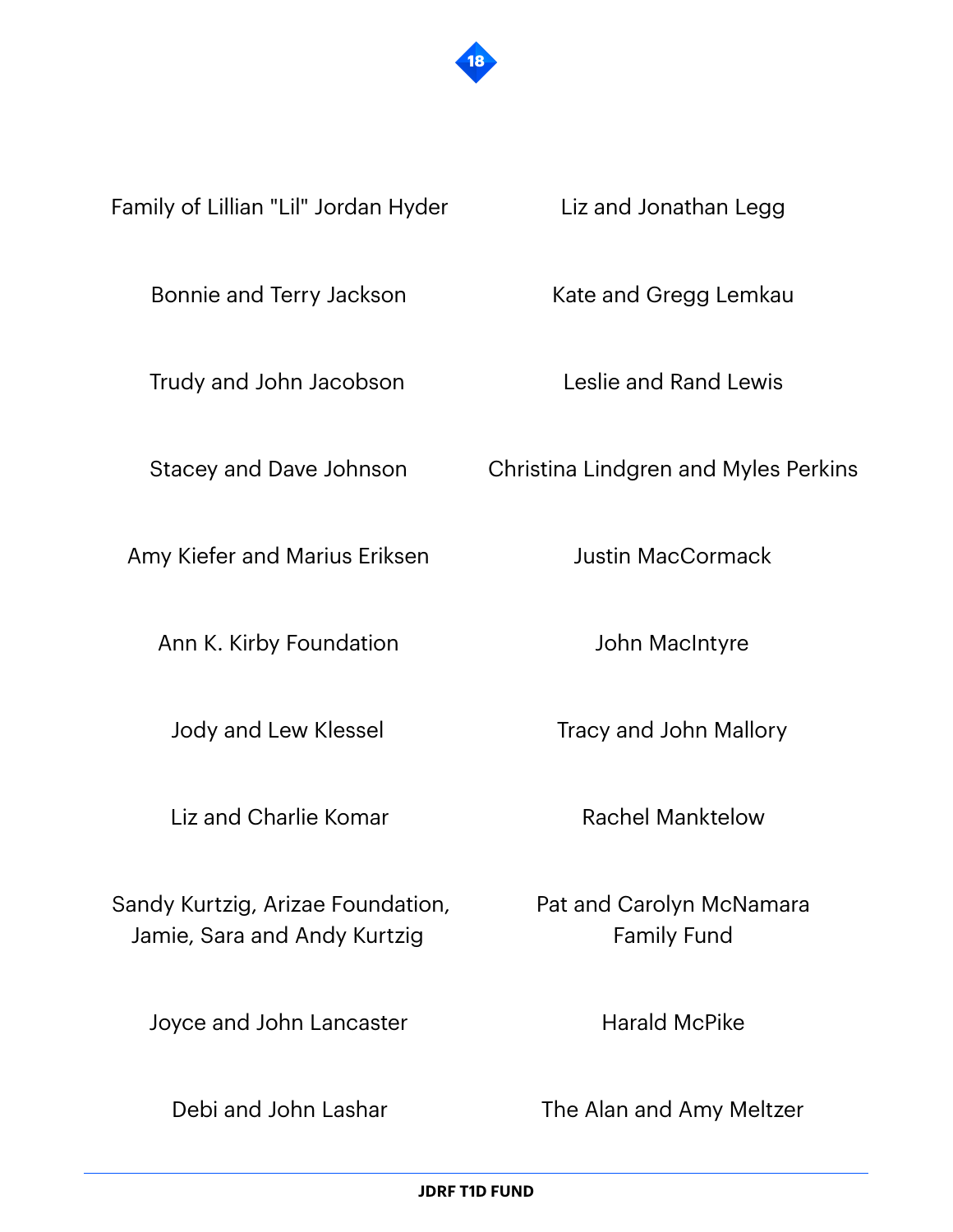

#### Family Foundation

The Ross Family

Theresa and Mike Murphy

Karen and Joe Niehaus

Jane and Michael Pardoe

The Bob & Renee Parsons Foundation MK Reichert Sternlicht Foundation

Nancy and Dale Pollak

Ana and Alejandro Poma

Melissa and Scott Portuondo

Amy Raskin and Joel Saferstein

The J.O. Robbins Family

Dave Robshaw and Paul Robshaw

Salazar Belismelis Family

Valerie and Greg Schube

Meredith and Brad Stadler

The Jack Victor Foundation

Lisa Fishbone Wallack and Neil Wallack

Weiser Family

Jennifer and Duston Williams

Patti and Steve Winegar

Damarys and Jerry Wisler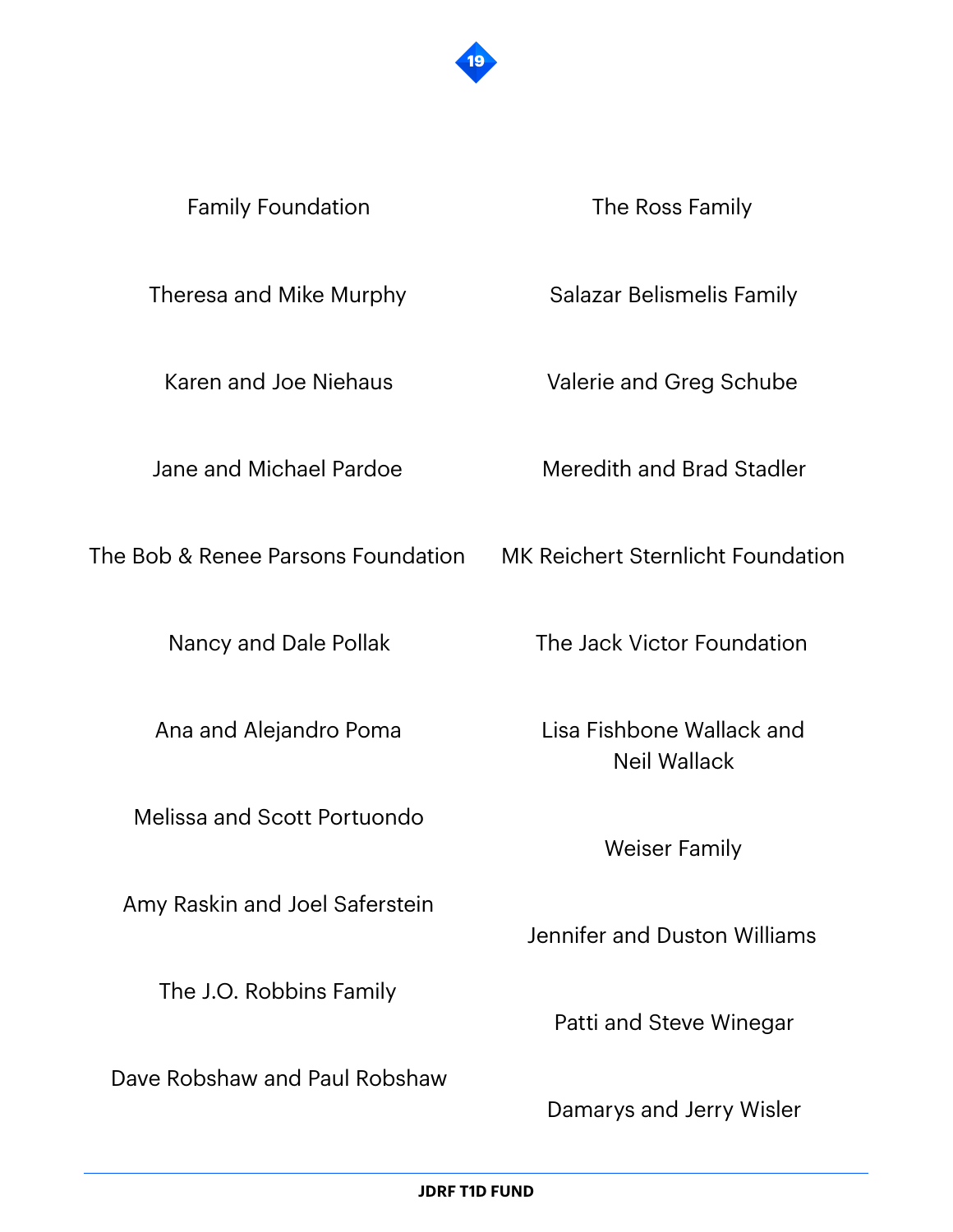

# **Active Pledges**

The list below is inclusive of those JDRF pledges of \$100,000 and above which were made or being fulfilled in 2021.

## SAPPHIRE \$1,000,000+

Anonymous (1)

The Goodes Family

The Aldridge Family

Michelle Griffin and Tom Parker

John Cammett

Matthew Chen

Marisue and Joe Lacher

The Kellogg Family Foundation

Katherine and Eric Church: Chief Cares Fund of The Community Foundation of Middle Tennessee

Henry and Rob Mallari-D'Auria

Mr. Roger Diderich, in memory of Cheryl Miller Diderich

Laura and John Lally

The Alan and Amy Meltzer Family Foundation

Chara Schreyer and Gordon Freund

Tullman Family Foundation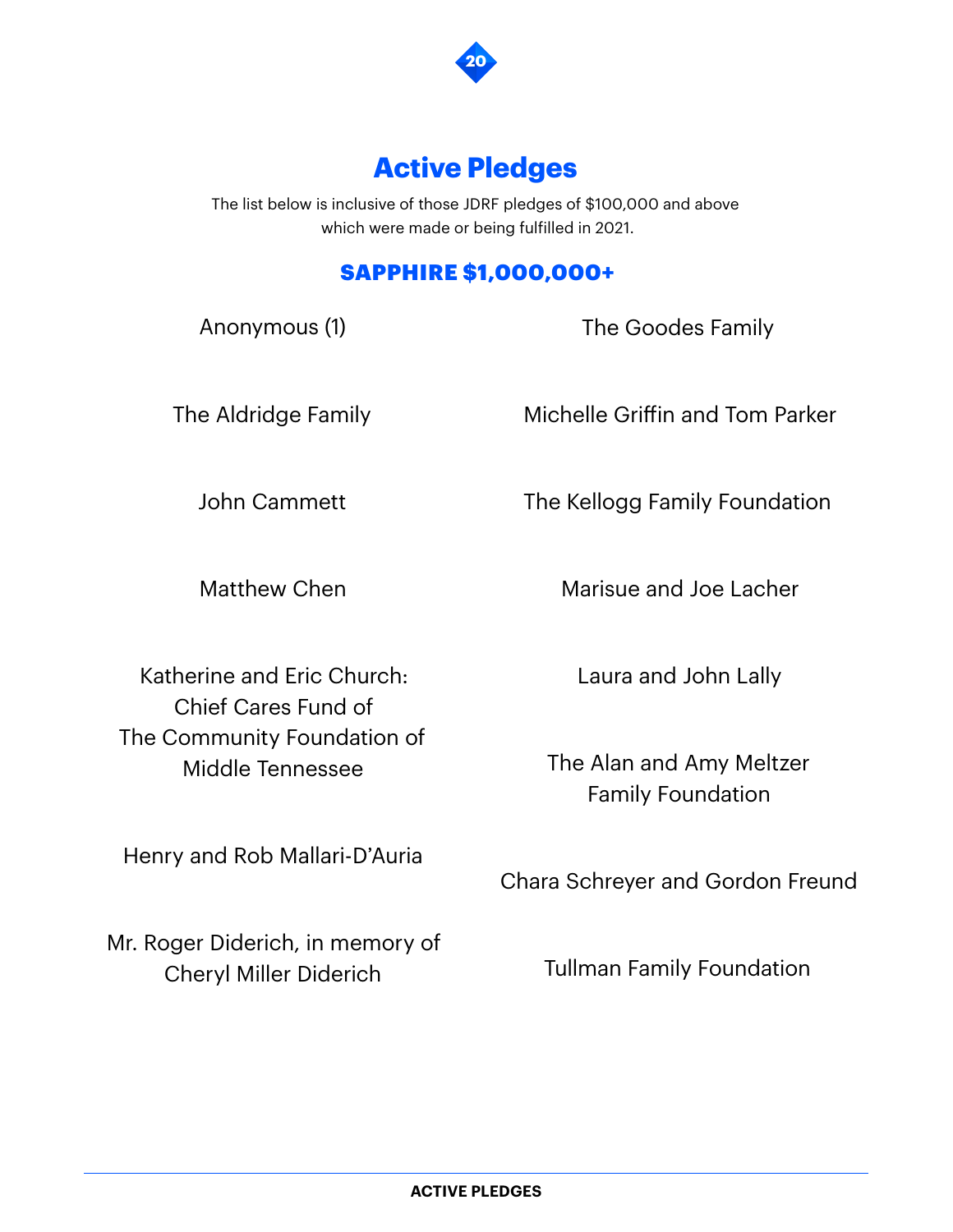

#### DIAMOND \$500,000 TO \$999,999

Lisa and Steve Altman

Kay and Tim Bradley

Niecy and James Chambers

Barbara\* and Arlo DeKraai

Louie and Paula Gentine

Hille Foundation

Kadens Family Foundation

Joyce and John Lancaster

Joan and Charles Moore

The Nijhawan Family

Marlene and Bruce Saltzberg

Renee and Robert Samuels

The Ted and Meredith Segal Foundation

Alana Spiwak, M.D. and Sam Stolbun

Lisa Fishbone Wallack and Neil Wallack

Young Family Foundation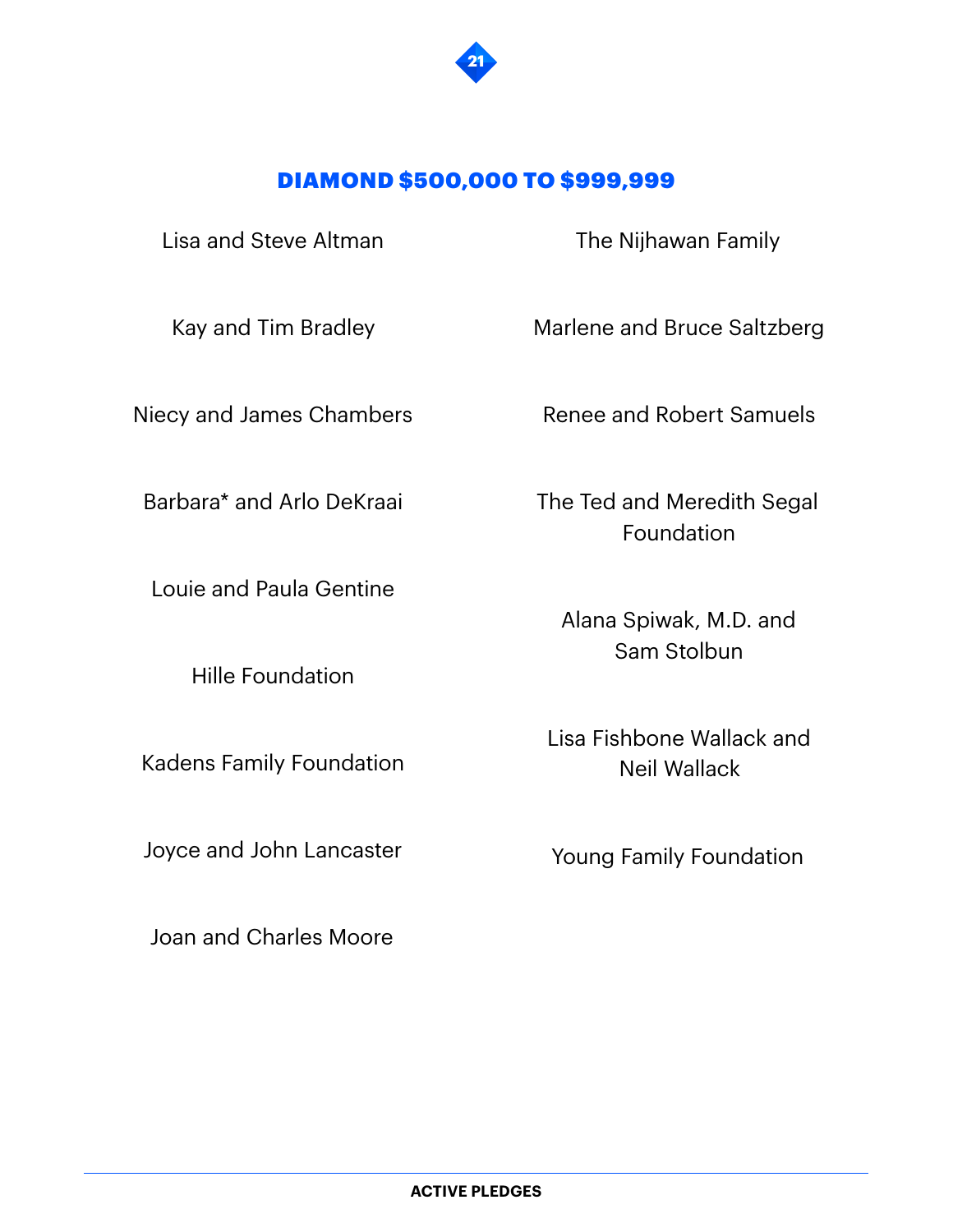

## PLATINUM \$250,000 TO \$499,999

| Anonymous (3)                                             | Sharon and Hal Lampert                                |  |
|-----------------------------------------------------------|-------------------------------------------------------|--|
| Mary and Dick Allen                                       | Lipsig Family Foundation                              |  |
| Janet and Stephen Bear                                    | Alfred Mann Family Foundation                         |  |
| Lauren and Todd Berger                                    | The Mason Family                                      |  |
| Carrie and David Carlson                                  | Andrea and Keith Moffat                               |  |
| Elizabeth and Trey Caswell                                | Barbara Rapaport                                      |  |
| The Norman and Suzanne Cohn Family                        | Jodi and Alan Scott                                   |  |
| Carol L. Curran                                           | Susan and John Shimp                                  |  |
| DeYoung Family:<br>Todd, Christine, Cole, Lexi and Tucker | The Steven M. and Joyce E. Tadler<br>Charitable Trust |  |
| Amy and James Dieterich                                   | Sharlyn and Wade Threadgill                           |  |
| Pam and Frank Edmonds                                     | Bridget and David Van Eekeren<br>Charitable Fund      |  |
| Lesli and Harold Gernsbacher                              |                                                       |  |
| Ann, Gray, Heidi, Jennifer, and Paul Gregory              | Elizabeth and Fred Wiese                              |  |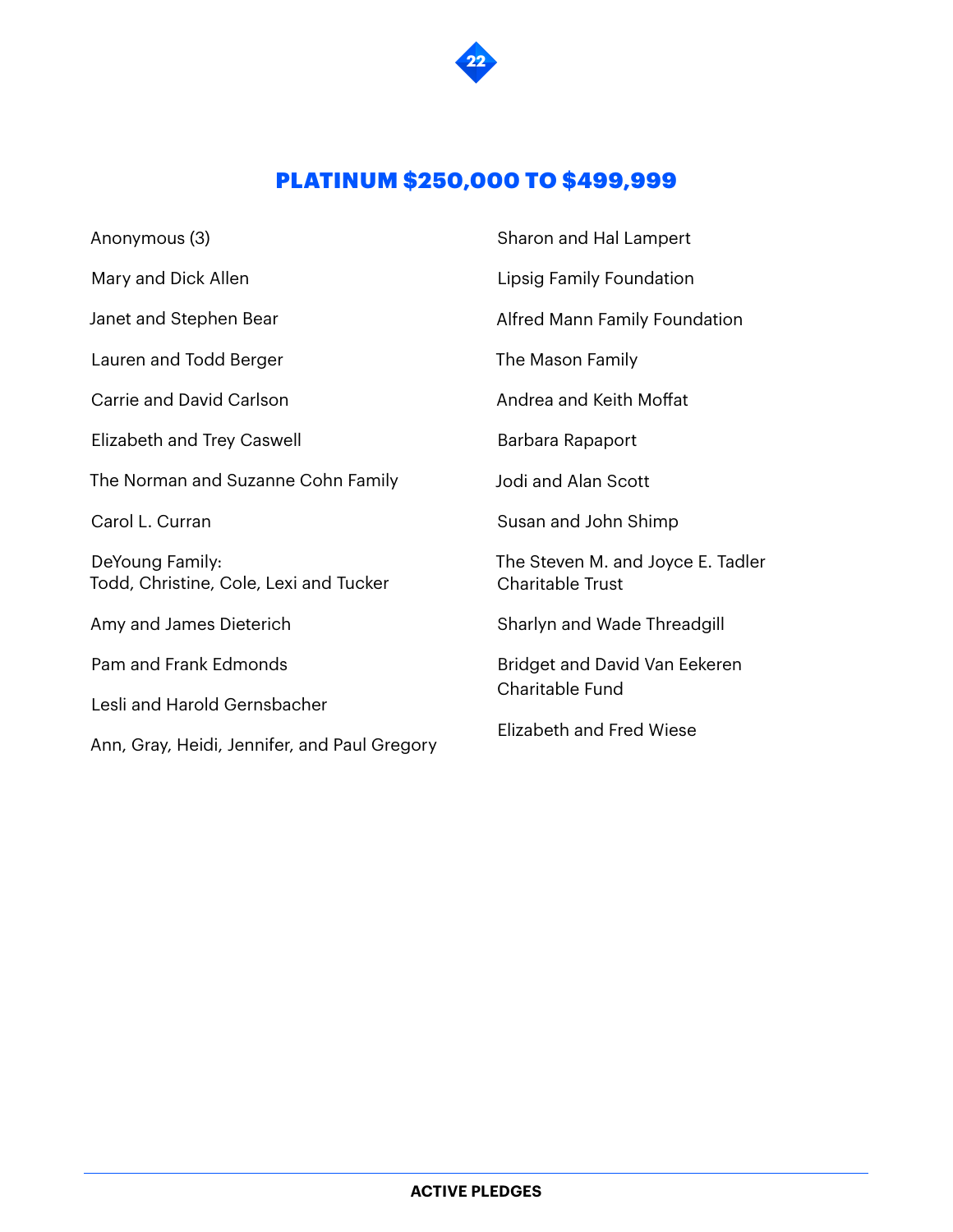

#### GOLD \$100,000 TO \$249,999

Anonymous (4) Wendy and Jeff Adams Sarah and Michael Alter Aviture Ginny and Greg Badros Sheri and Marc Bassewitz Jennifer Bennett and Douglas Mays Bonnie and Joel Bergstein Kirk and John Brady Amber and Clay Bretches Mary Elizabeth and Jeffrey Bunzel Lynn and Chad Buxton The Cabral Family Vanessa and Roy Carroll Karen and Jay Case Charlie's Angels Laura and David Cramer Alison and Richard Crowell Jackie Darken Lorraine and Tom Deeney Megan and Steve Dragich Tricia and Brian Driscoll

Gina and Rex Ellison Trista and Dan Fisher Foglia Family Foundation Barbara and Fred Goldberg Claudia Graham The Hayes Family Megan and Geoff Hoffmann Nancy and Donald Jones The Kahlert Foundation Cindy and Steven Kramer Paula "LaLa" Larson Sarah and John Lechleiter Ben Leeds Niki and David Levy Larry L. Luing Family Foundation Jun Martz Anne and Penn McClatchey Cindy Mogul and Elliott Feldman Barbara Neal O'Neal Steel Peggy and Dayton Ogden Kimberly Peairs and Landon King Angie and Jon Platt The Ravenal Foundation Jaimie and Jon Robinson Linda and Michael Roche Tina and Steve Romaniello Babs and Jay Rosenfeld Kim Rutledge and Lee Dykes Rae Sanchini and Bruce Tobey Seminole Hard Rock Hotel and Casino-Hollywood Robin and Gene Shepherd Carol Ann and Scott Smallwood Jennifer and Dave Sobocinski Karen and Ted Thielens The Theiss Family Kim Tilley and Peter Scher Tracy and Chris Turner Margaret and John Whitlock / W.W. Whitlock Foundation Patti and Steve Winegar Joan and Jerry Zaug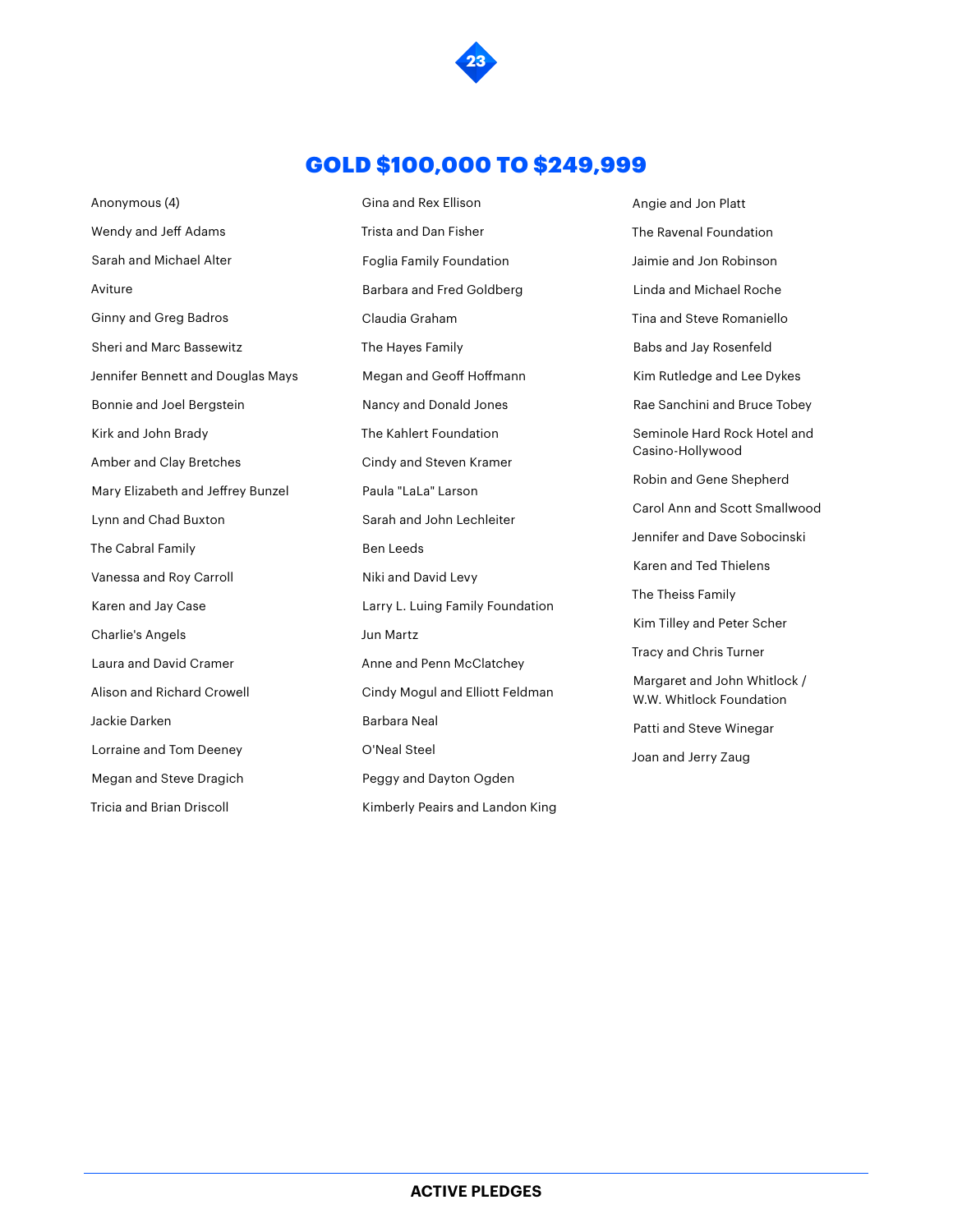

## **Corporate Partners**

The list below reflects all new gifts of \$100,000 and above received from our generous corporate partners in 2021.

## DIAMOND \$2,500,000-\$4,999,999

Ford Motor Company

Marshalls

## PLATINUM \$1,000,000-\$2,499,999

Abbott Diabetes Care

Lilly Diabetes

Provention Bio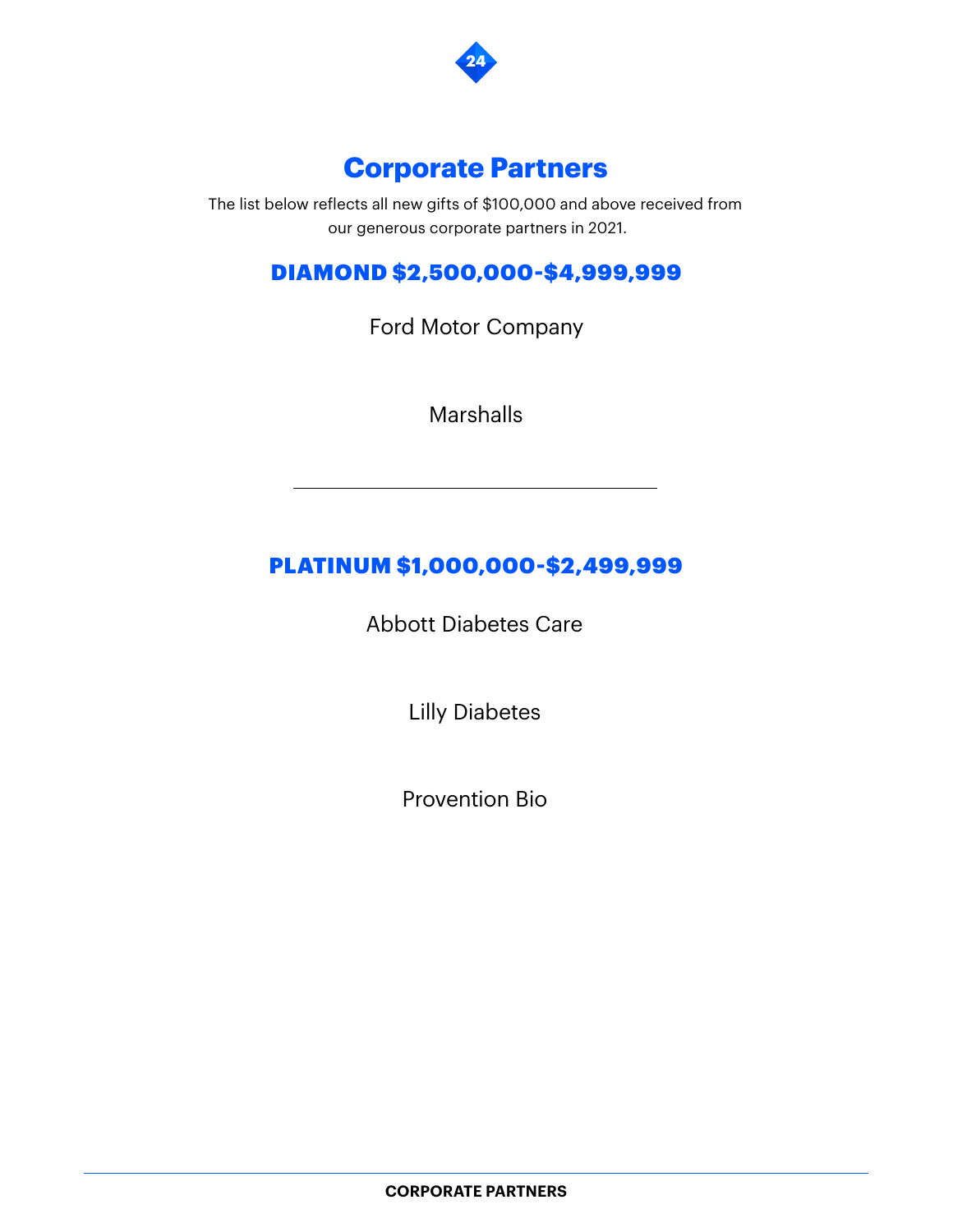

#### GOLD \$500,000-\$999,999

Dexcom

Tops Friendly Markets

Food City

Wawa

Medtronic Diabetes

#### SILVER \$250,000-\$499,999

Ford Motor Company Fund

Harris Teeter

Hy-Vee

Land O'Frost

Novo Nordisk

Tandem Diabetes Care

Xeris Pharmaceuticals

## BRONZE \$100,000 - \$249,999

| Allscripts                                  | Floyd's 99 Barbershop          | Kemper                   |
|---------------------------------------------|--------------------------------|--------------------------|
| Amazon                                      | <b>General Catalyst</b>        | Lakeside Industries      |
| Ascenzia                                    | Genentech                      | Nationwide Foundation    |
| <b>BD</b>                                   | <b>HEB</b>                     | Pilot Company            |
| Charitable Adult Rides & Services<br>(CARS) | International Paper Foundation | <b>Truist Foundation</b> |
|                                             | Insulet                        | Vertex                   |
| Dompé                                       |                                |                          |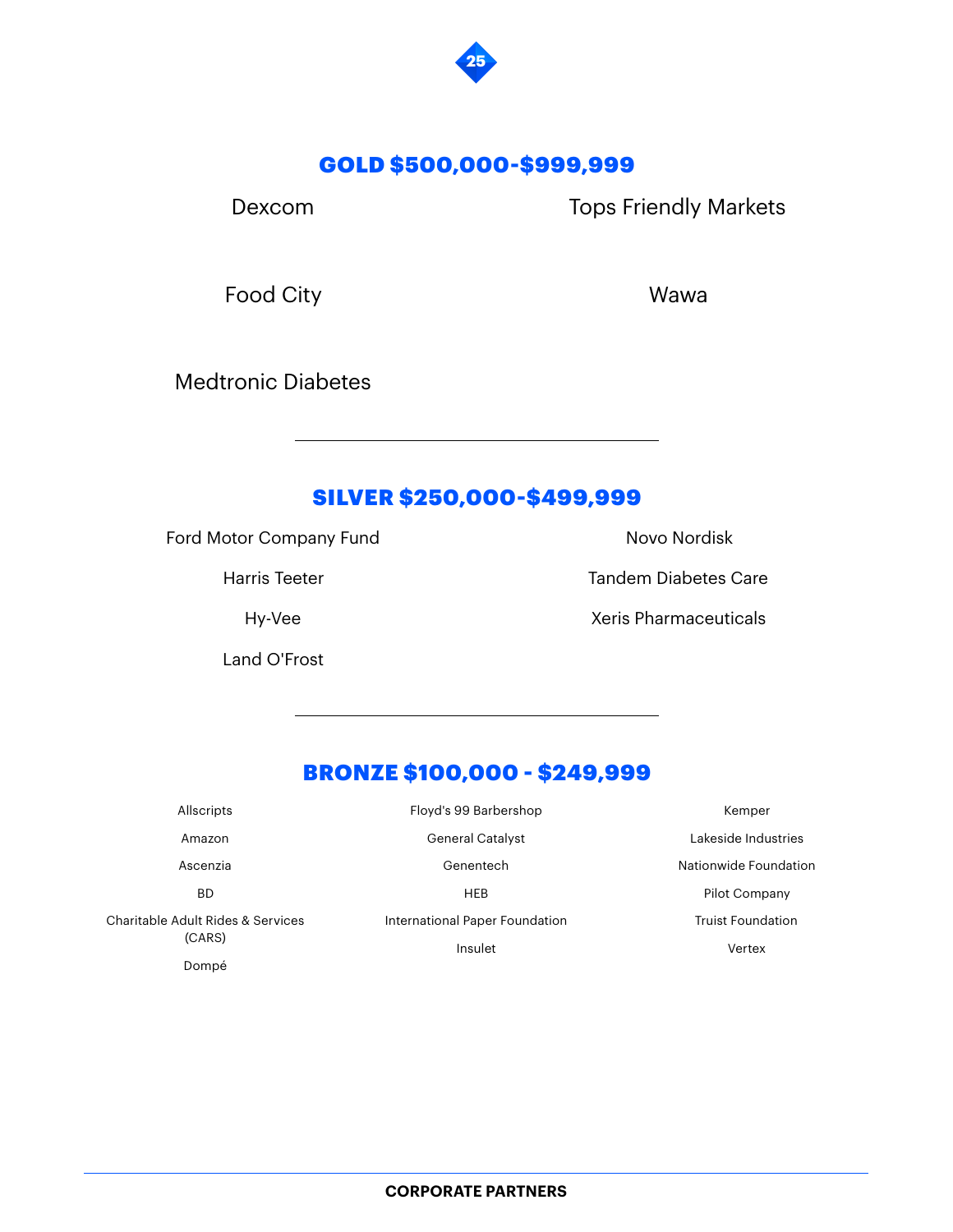

## **BETA Society**

The BETA Society recognizes people who have included JDRF as a beneficiary in their estate plans. The list below honors BETA Society members who made new planned-giving commitments to JDRF in 2021.

Dale Adams Shelley and Tom Anderson Elisabeth and Thomas Bahn Margaret Barker Lisa Barnes and Andy Sugg Ashley Bartram Molly and Josh Baynes Jessica and Richard Boyd Allyson Brown and Greg McNutt Elizabeth and Randal Bury Nancy C. Chandler, Ph.D. Tracy and David Chisum Walter Clare Terri and Richard Cohen Dana and Colin Cumberworth Charlene and Rob Curley Sandy Downs Megan and Steve Dragich Josie and Dennis Dumbauld Cindy and Bob Durkee John Eck Susan and Michael Ecks Kathleen and Andrew Eidelberg Jean and Robert Elverson Martina and James Fegan, Jr. Carol Feltoon Steven Firestone Ashley and Mike Fisher Steve Fried Pamela and Barry Frigot Lindsey and Bob Gabriel April Gasbarre Hadley George

Maile George

Laura and Michael Giovannini Maria and Tom Glick Yvonne Griffin Elisabeth and Matt Hammons Lori and Rich Hensler Kim Higgins Patti and Peter Hill Toby Hudson Kathryn Jacob Ned and Lynn Jessen Joanne and Anthony Johnson Joan Katz Gila and Greg Kimmelman Jason King Dusty Elias Kirk Kathy Ledvina and Paul Jasinski Lynn Lipsig Dale London Lorie Shaw London David Lubetkin Alissa and James Lurie Beth and Michael Lytton Steve Maag Aileen and Jason Mackall Kathi Makoroff Maria Maggio Marfuggi Nikol and Stanley Marks Sara Price Mason and William Mason Patti and David McCaleb Virginia and Charles McCord Julie and Calvin McCutcheon Ellen McLean and David Lutz Michelle and Mitchel Miller

Elizabeth and Dr. Alan Moses Darlene and David Myers Mimi and Terry Neimeyer Lisa and Joe Piper Susan L. Raines Christopher Rhodes Jean and Lewis Rhodes Meredith and Adam Roslovic Yvette and Ted Rudich Nancy Runge Sally and Brian Sacco Rachel and Steven Schild Ruth Schrock Hannah Schube Ralph Schultz Lori and Brad Schur Rebecca and Will Shappley Heather and Jon Shell Barbara and Kevin Shields Jennifer and Aaron Silvestain Laura and Hayden Simons Wendi Stott Howard Tobak Nancy S. Traylor Virginia Urban Irene and Craig Varaem S.R. Venkatramanan Al Versacci Laura and Drayton Virkler DeDe and Marv Waldmann Sandi Wallace Erin and Kevin Wehrenberg JaniRae and Ed Wern Patti and Steve Winegar

**BETA SOCIETY**

Pamela Mittel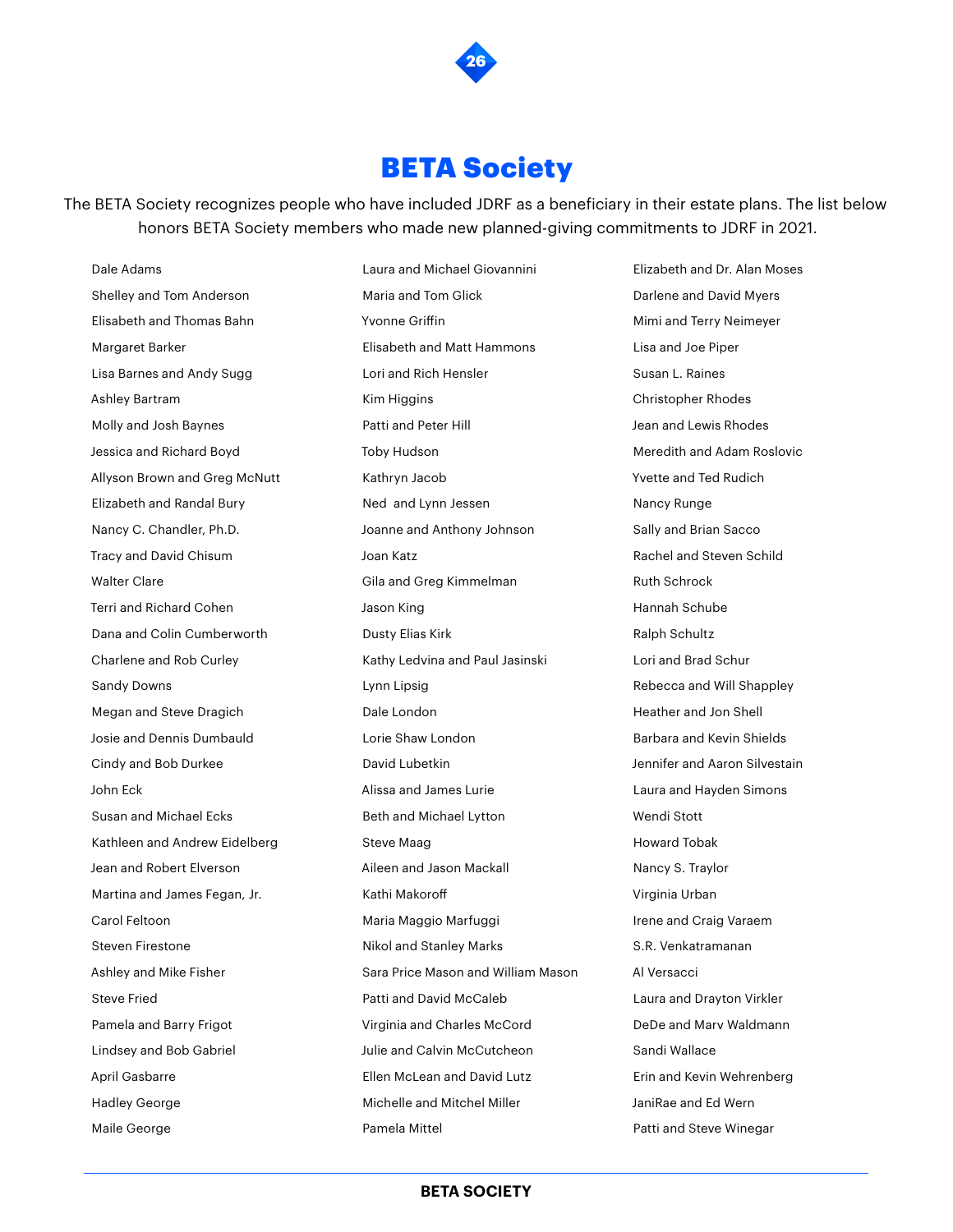

## **Estates**

JDRF is indebted to the many supporters who include us in their estate plans. The list below honors those whose estate gifts were received in 2021.

## \$500,000 - \$999,999

Estate of Sam Fineman

Estate of Patricia Guess

Estate of Mary Johnston

Estate of Ruth Turkin

## \$250,000 - \$499,999

Estate of Gladys Hickman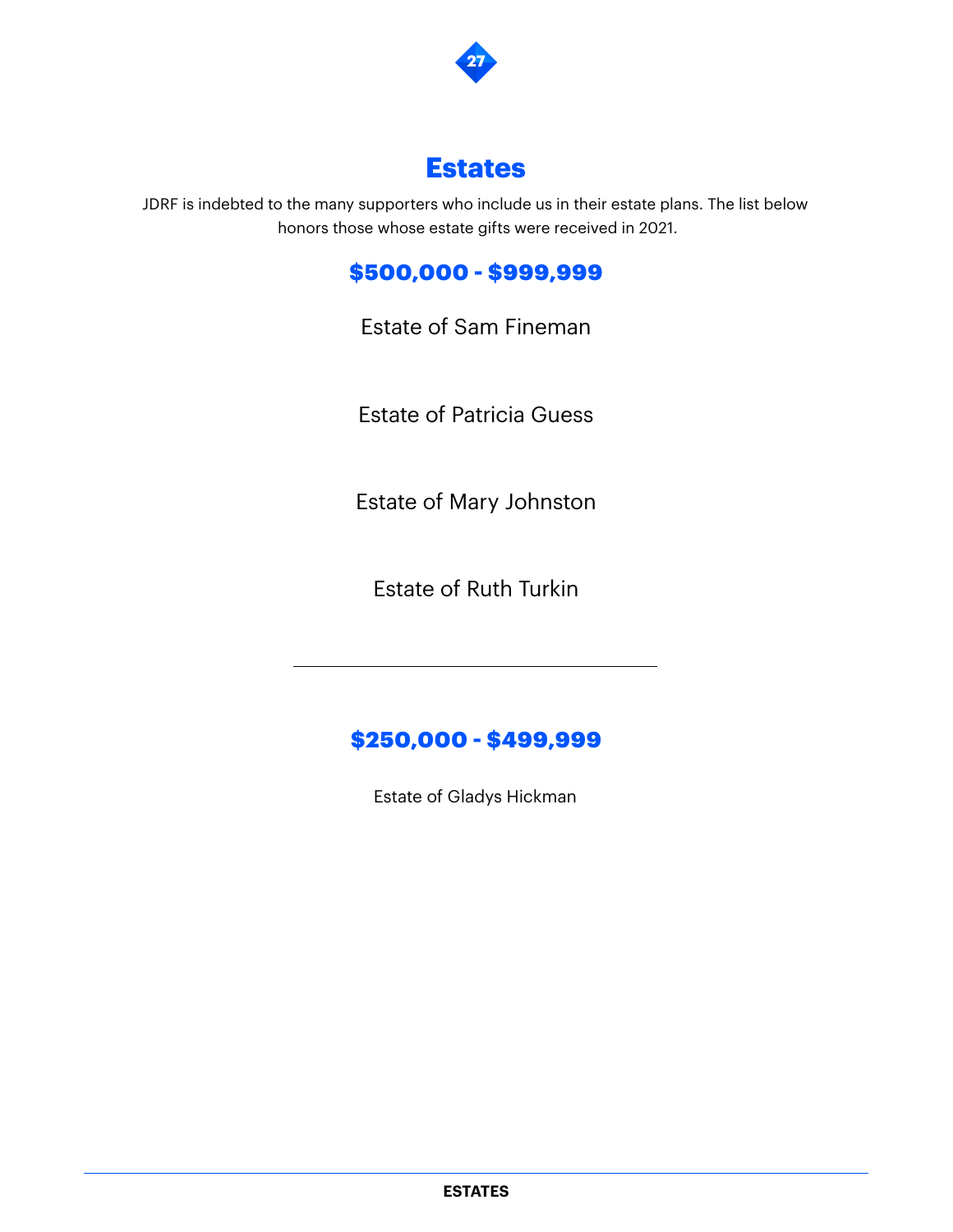

#### \$100,000 - \$249,999

Estate of Sanford Antin Estate of Barbara File Estate of Rafael Kastl Estate of Judith Lebowich Estate of Esther Marshick Estate of Gordon Rockwell Estate of Patricia Soderberg Estate of Thomas Trueman Waters Family Trust

#### \$50,000 - \$99,999

Estate of Joan Connellan Estate of Jacqueline Fern The Moore Lucatuorto Family Trust Estate of Lynne Starke

#### \$25,000 - \$49,999

Estate of Doris Evans Estate of Mary Gonzalez Estate of Darius King Estate of Carole Knops Estate of Thomas Zand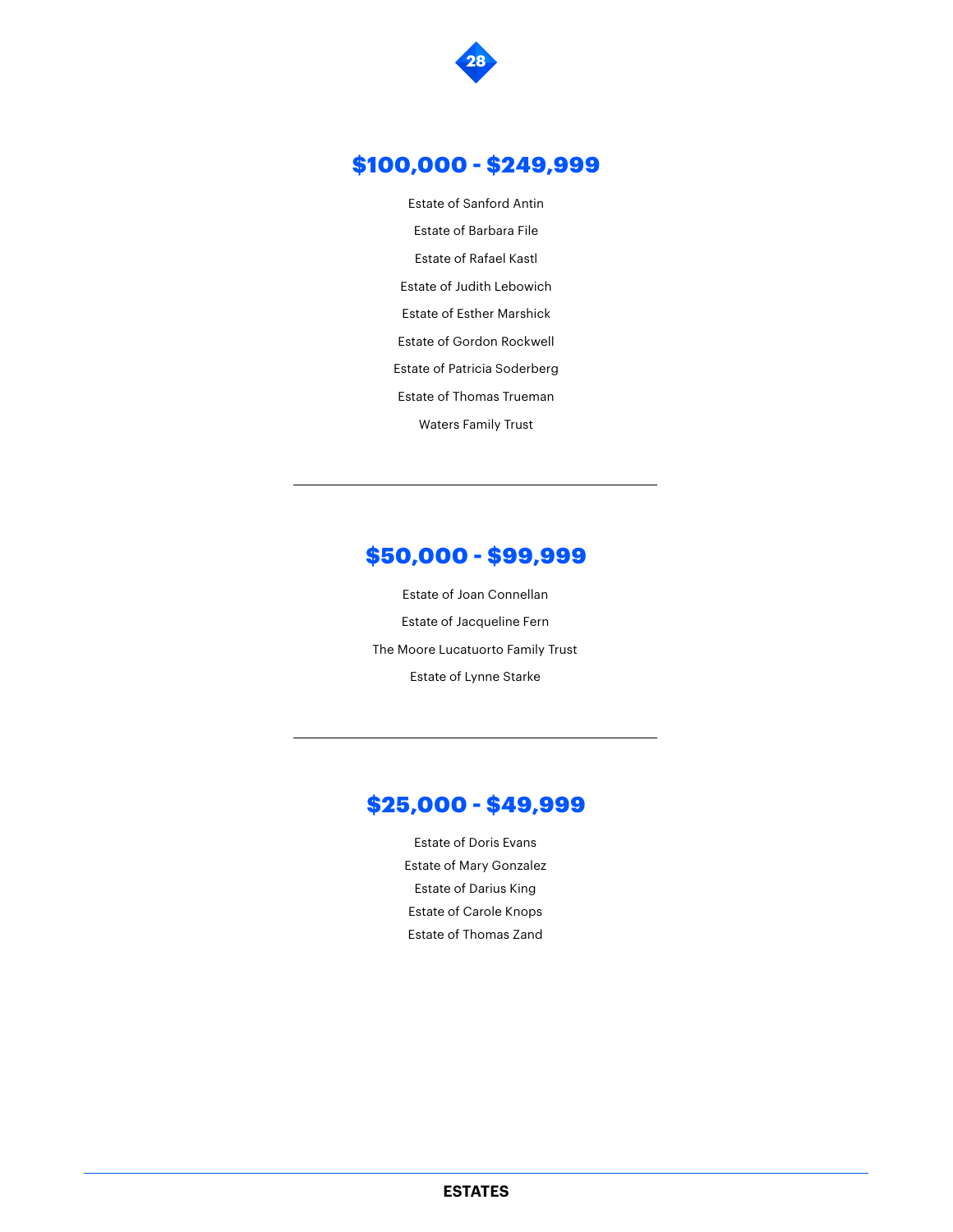

# JDRF One Society Sapphire Members

Launched in 2020, the JDRF One Society is an annual donor recognition program. Within One Society, a special designation is given to those donors whose giving has exceeded \$1 Million\*.

## \$1,000,000+

| Anonymous (21)           | Penny and Bob Barnhill             |
|--------------------------|------------------------------------|
| Marianne* and Joe Adams* | Amy and Michael Barry              |
| Susan Alberti            | Pam and Dan Baty                   |
| The Aldridge Family      | The Beamish Family Charitable Fund |
| Neal Allen*              | <b>Susan and Grant Beard</b>       |
| Mary and Dick Allen      | The A & B Belfer Foundation        |

Helene W. Alley\* and Reuben E. Alley, Jr.\*

Lisa and Steve Altman

Rick and Cathy Baier Foundation

Benaroya Foundation

Alan Benaroya

Rebecca Benaroya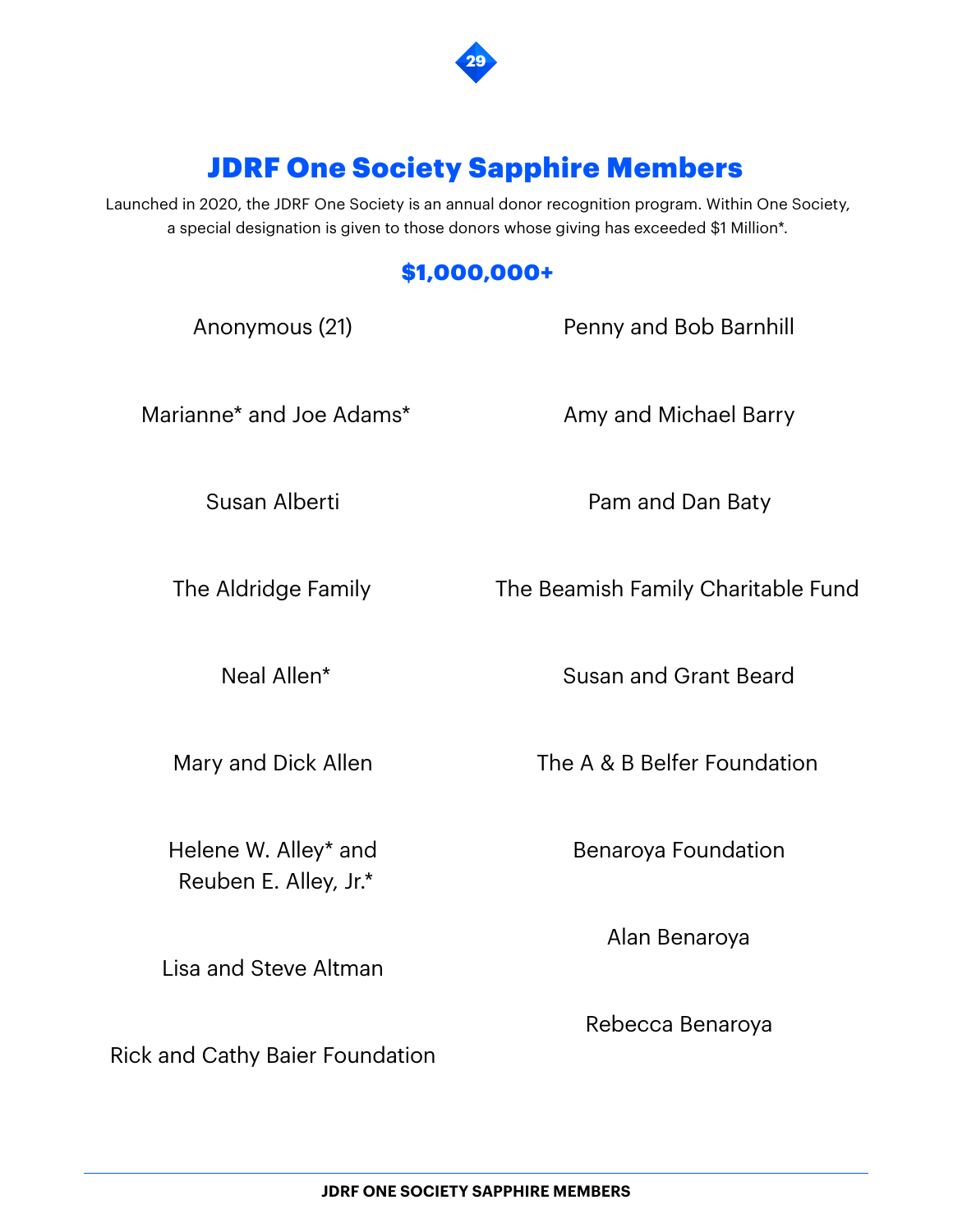

Fran and Bruce Bergman

Janet Bergman\*

Howard Bernick

The Russell Berrie Foundation

Cherrie and Andy Bessette

Warner Blow

Mike Boyle

Deborah and Jeffrey Brewer

Kenneth Buck\*

Mary Elizabeth and Jeffrey Bunzel

John Cammett

Cindy and Mitchell Caplan

Chapman Family Fund

Chase Family

Matthew Chen

Donna and Edward A. Chernoff

Kimberly and William Chisholm

Katherine and Eric Church: Chief Cares Fund of The Community Foundation of Middle Tennessee

Tara and Timothy Clark

Paige and Kenneth Cochran

Meredith and Fielding Cocke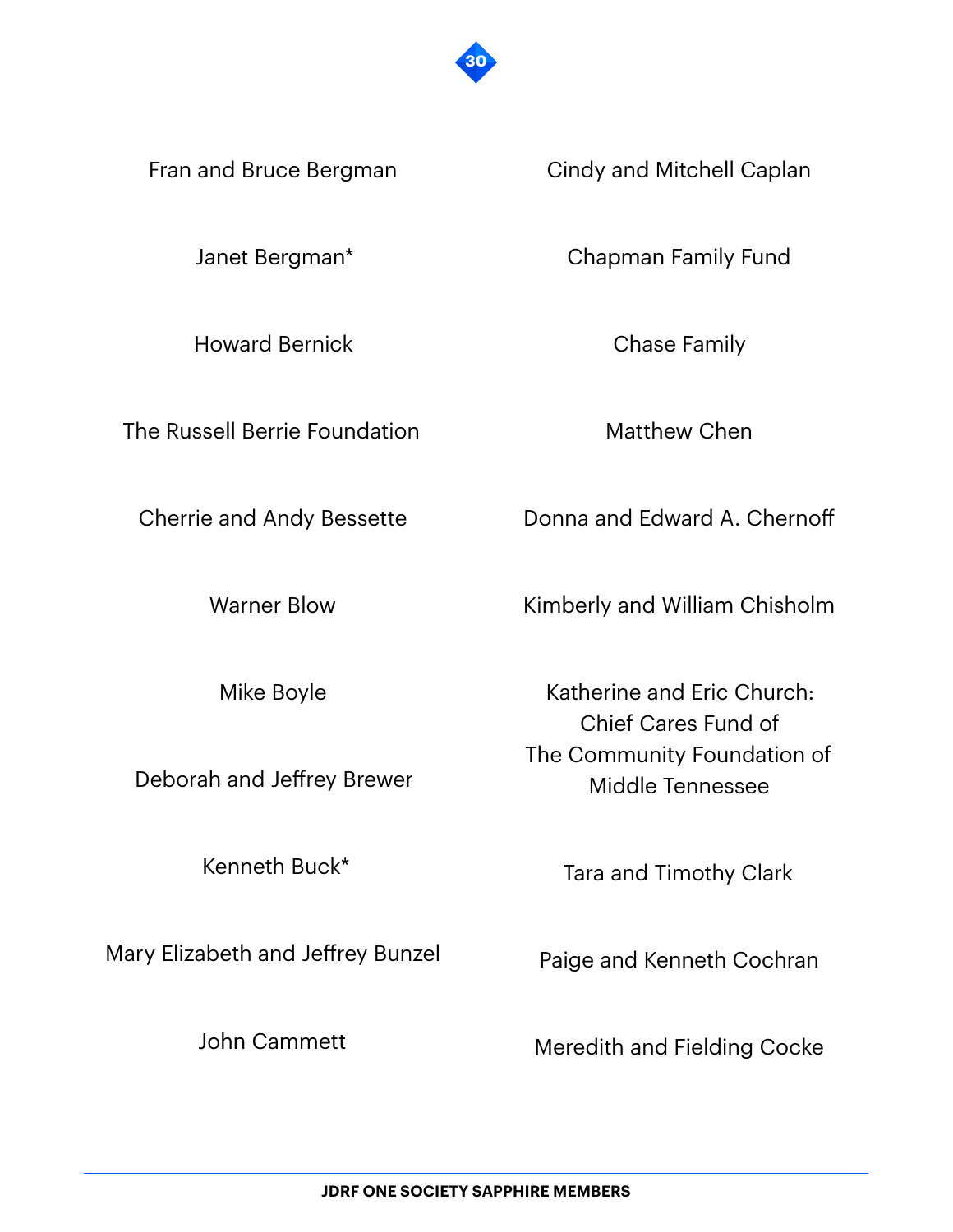

Norman and Suzanne Cohn Family

Lisa Collis and Senator Mark Warner

Elsie and Josephine Colombo Charitable Trust

Ashley and Kevin Conley

Patti and Ross Cooley

The Cooper-Siegel Family Foundation / Eric Cooper and Naomi Siegel

> Cummings-Christensen Family Foundation

Wesley O. Daugherty\*

Karen Davis and Clark Madigan

Lisa, Rhyne and Jack Davis

Lawrence J. and Florence A. De George Charitable Trust

Barbara\* and Arlo DeKraai

Mr. Roger Diderich, in memory of Cheryl Miller Diderich

Deborah H. Digges\*

Suzy and Sean Doherty

The Dove Family Foundation

Helen Gralton Dwyer\*

Katama and Jay Eastman

Pam and Frank Edmonds

Barbara File\*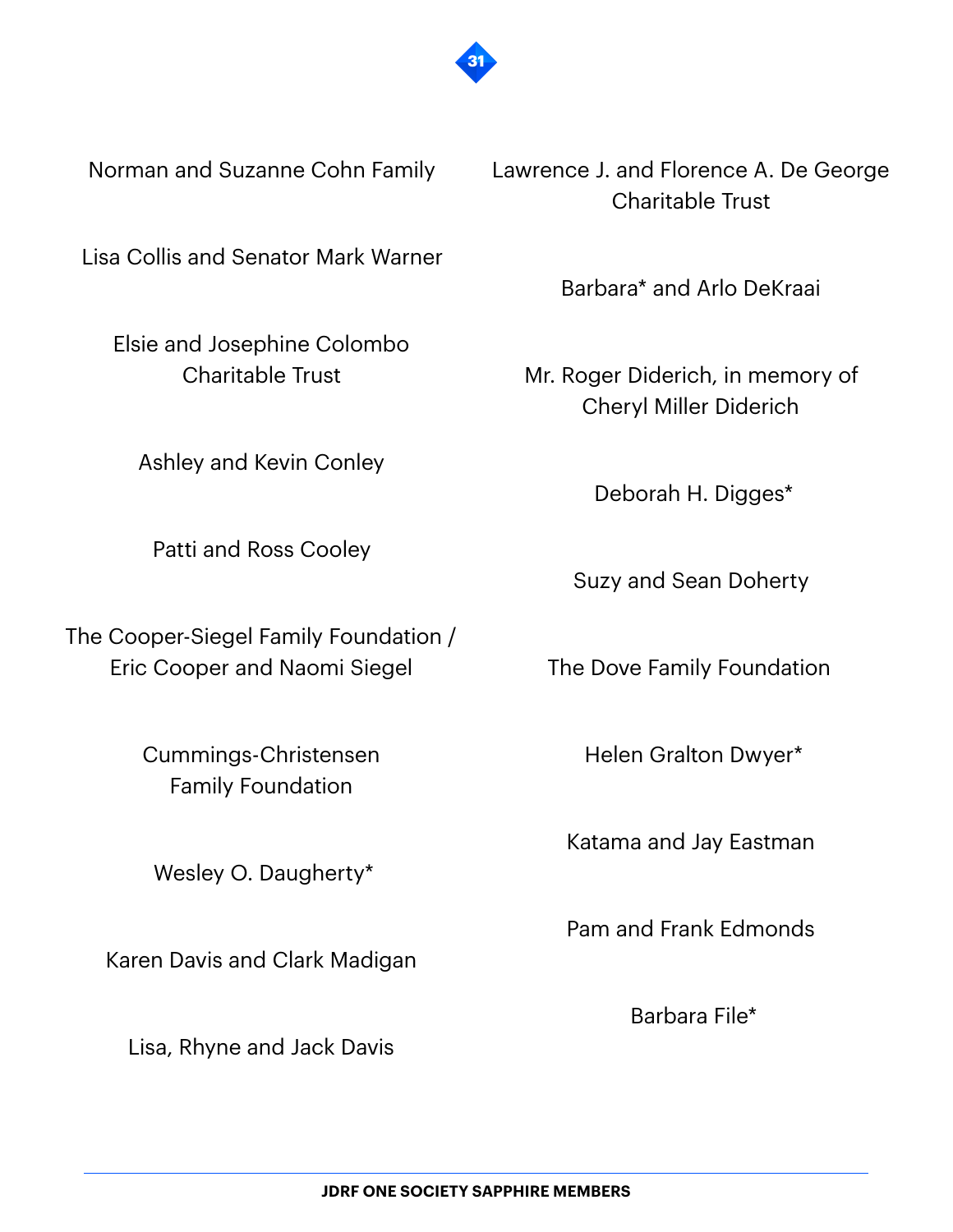

Ashley and Mike Fisher

Ronne and Alan Fisher

Cynthia and Edsel B. Ford II

Rexanne and Michael Foster

Frechette Family Foundation

James A. Gammon Charitable Foundation

Lisa and Ted Gardner

Lauren Schor Geller and Martin Geller

Charles Gibbs, Jr.\*

Barbara and Fred Goldberg

The Horace W. Goldsmith Foundation

The Goodes Family

Brett and Becky Gordon / Gordon Family Foundation

The Graves Foundation

Ann, Gray, Heidi, Jennifer, and Paul Gregory

Michelle Griffin and Tom Parker

Rita\* and John\* Haddow

Patty and W. Fred Hagans

Hall Family Charitable Remainder Annuity Trust

Fay Harwood\*

Hawn Foundation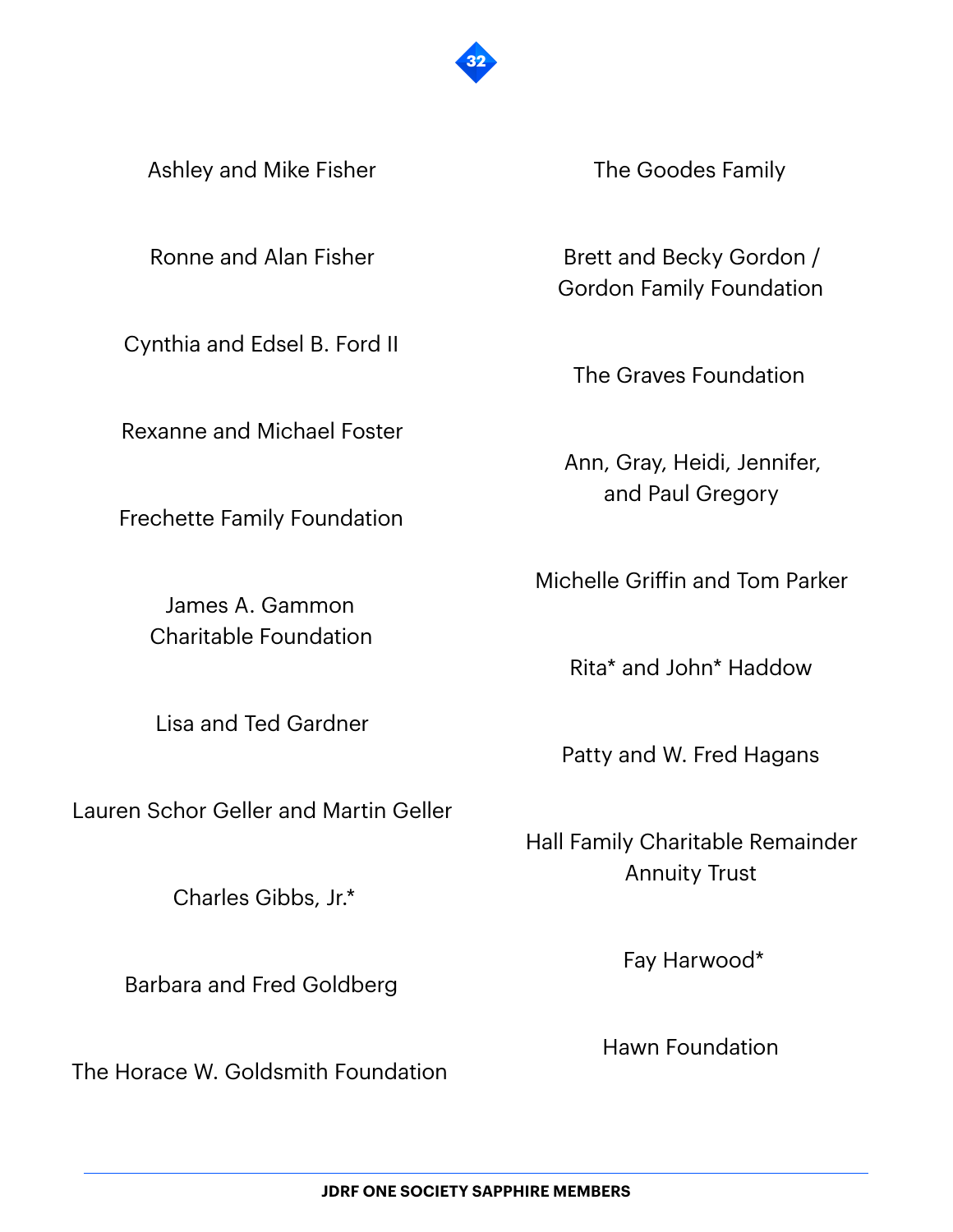

Brenda and William Hayes

Greg Heckman

Heilbrunn Foundation

The Leona M. and Harry B. Helmsley Charitable Trust

Florena Henk\*

Hille Foundation

Erin and Tom Hoffman

Hurlbut-Johnson Fund of the Silicon Valley Community Foundation

Elizabeth and Frank Ingrassia Foundation

Kerry and Jim Jacobson

Jensen Charitable Lead Annuity Trust

Ron Jensen Charitable Lead Annuity Trust

Betty Wold Johnson\*

Charles B. and Ann L. Johnson Foundation

Willard T.C. Johnson Foundation

Nancy and Donald Jones

Emily Nielsen Jones and Ross Jones

Marissa and Bob Kagle

Jill and John Kampfe

The Kellogg Family Foundation

Robin and Brian Kelly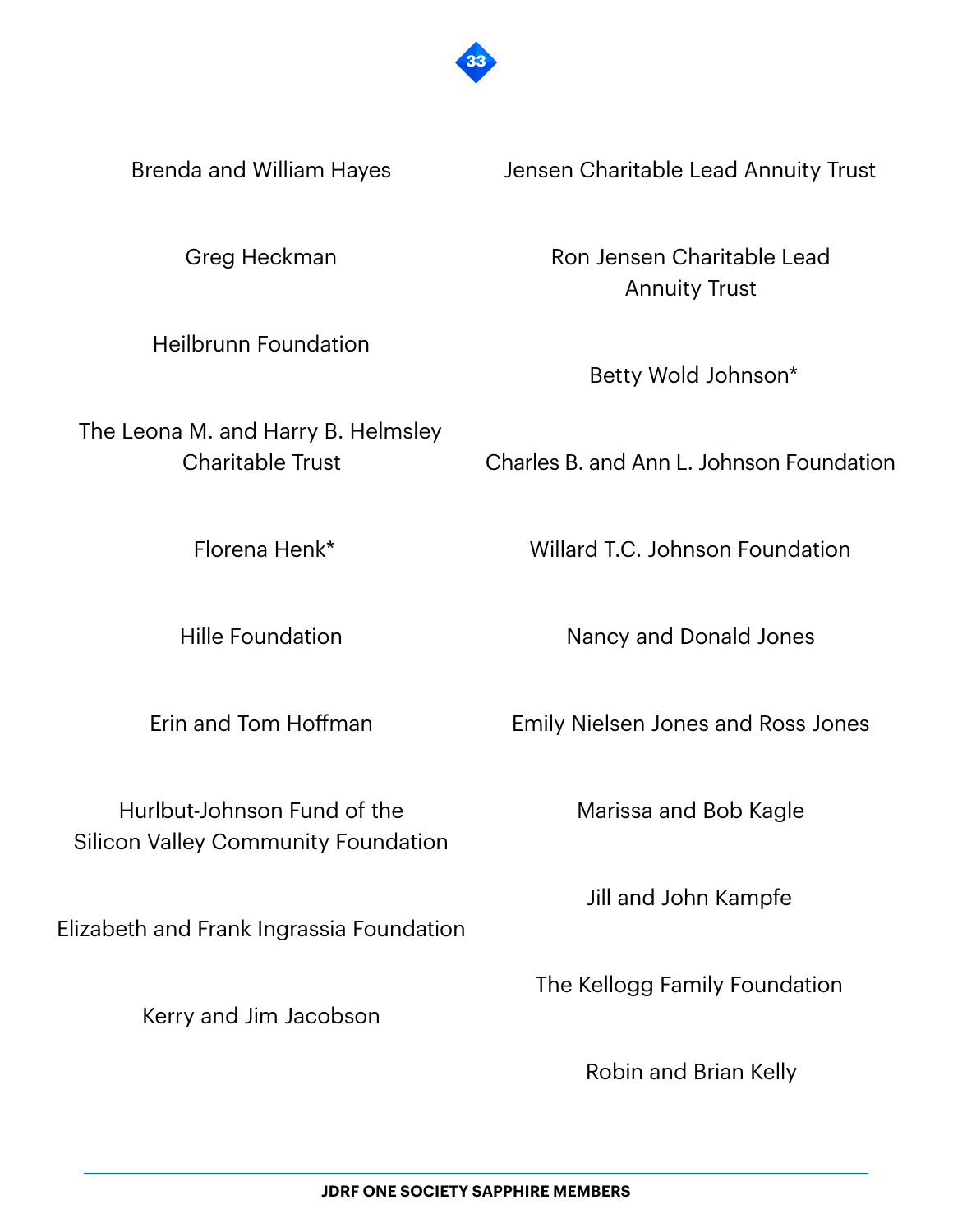

F. M. Kirby Foundation

Eleanor Leatherby\*

Gross Klar Family Charitable Fund

Anne Klein\*

Marilyn and Steve Kraft

Sidney Kriser

Marisue and Joseph Lacher

Ladish Company Foundation

Laura and John Lally

Sharon and Hal Lampert

Joyce and John Lancaster

Ellen and Eason Leake

The Lee Family

Lewis-Sebring Family Foundation

The Lincy Foundation

Susan M. and George W. Lindsay Trust

Lipsig Family Foundation

Karen Lotman

Kathleen and Edward Ludwig

Sharon and Greg Maffei

Henry and Rob Mallari-D'Auria

Tammy and Ron Malone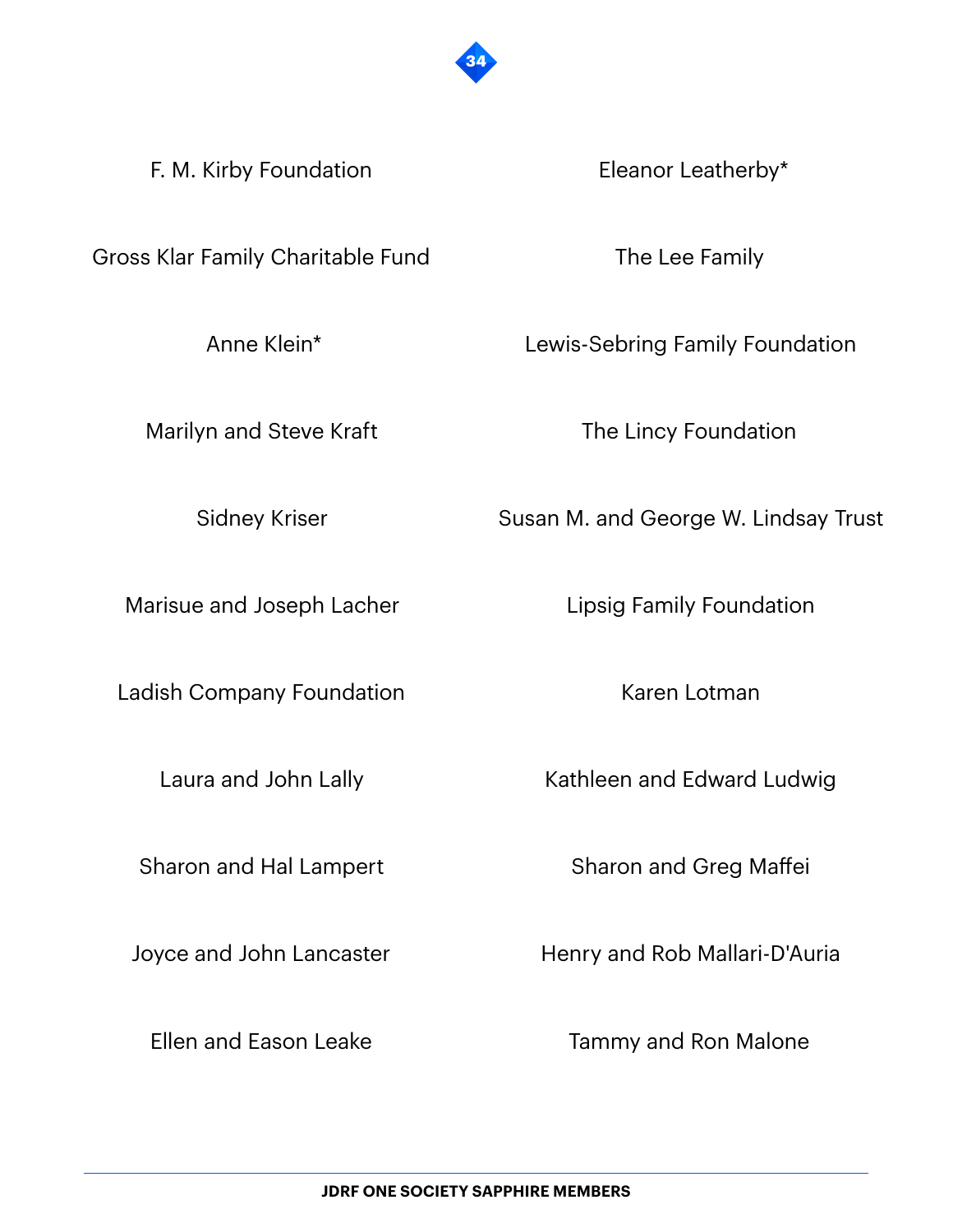

Manning Family Foundation

The Mason Family

Marily and John\* McDonough

Martha\* and Wayne McDaniel\*

Shauna and Patrick McFeeley

Pat and Carolyn McNamara Family Fund

The Giles W. & Elise G. Mead Foundation

The Alan and Amy Meltzer Family Foundation

The Meyer Charitable Foundation

Pauline\* and Ronald\* Miniat

The Mitchell Family

Mary Tyler Moore\* and S. Robert Levine

Harry S Moss Heart Trust, Bank of America, N.A., Trustee

Heather and John Mozart

Daryl and David Nelms

Karen and Joe Niehaus

Anne Norman

Wendy and David Novak

Oberkotter Foundation

In Memory of Libby O'Neal White Shannon by her family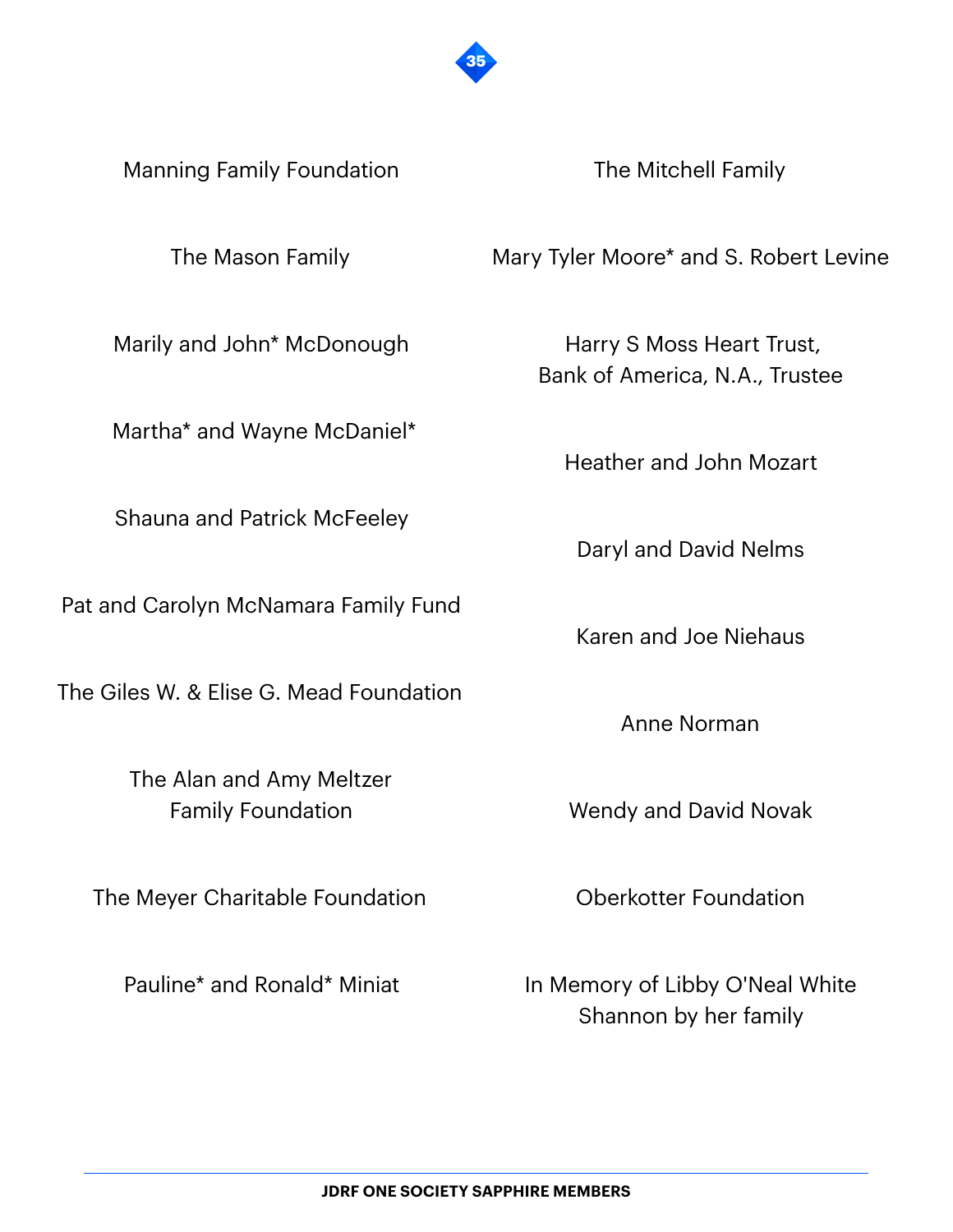

Willard Overlock, Jr.

Oxford Foundation

Kathy and Mark Papermaster

The Bob & Renee Parsons Foundation

Toni Peebler

Patricia and Douglas Perry Foundation

The Poulton Family

Lisa Pryde

Marc Pryde

John Pulliam\*

Chris\* and Jim\* Pursell, in honor of the David and Ellen Pursell Family

The Paul and Anne-Marie Queally Family Foundation, Inc.

Marguerite Quirke\*

Anne and Stephen Rader

Barbara and Ron\* Rapaport

Lisa and Jack Reed, Jr.

R4 Foundation

The J.O. Robbins Family

Gordon Lee Rockwell\*

Julie and Len Rodman

Carl\* and Jaqueline\* Belle Roemer

The O. Wayne Rollins Foundation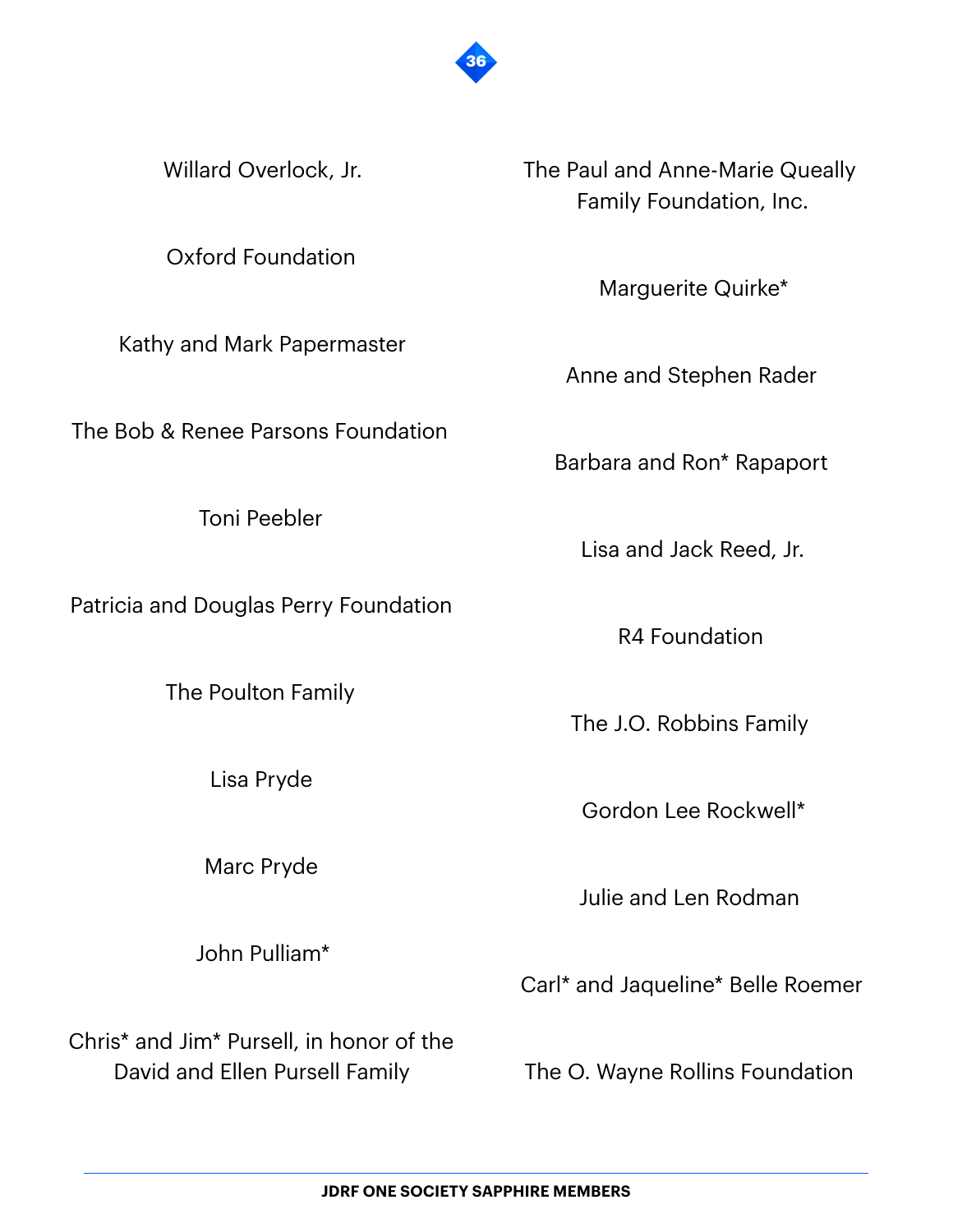

Marguerite Rosner\*

Nancy and Frank Selldorff

Renee and Edward Ross Foundation

Stephen, Jennifer and Kimberly Ross

Pam and Bill Sagan

Jack and Anita Saltz Foundation

Marlene and Bruce Saltzberg

Renee and Robert Samuels

Seven S Foundation

Chara Schreyer and Gordon Freund

Valerie and Greg Schube

The Ted and Meredith Segal Foundation

Valerie and Lee Shapiro Family

Holly and David Sherr

Marianne and Roy\* Smith

The W.W. Smith Charitable Trust

Sorenson Legacy Foundation

John Spencer\*

Emily Spitzer and Eric Lewis

The William Stamps Farish Fund

Patricia Ann Stephenson\*

Denise R. and Thomas D. Stern Family Foundation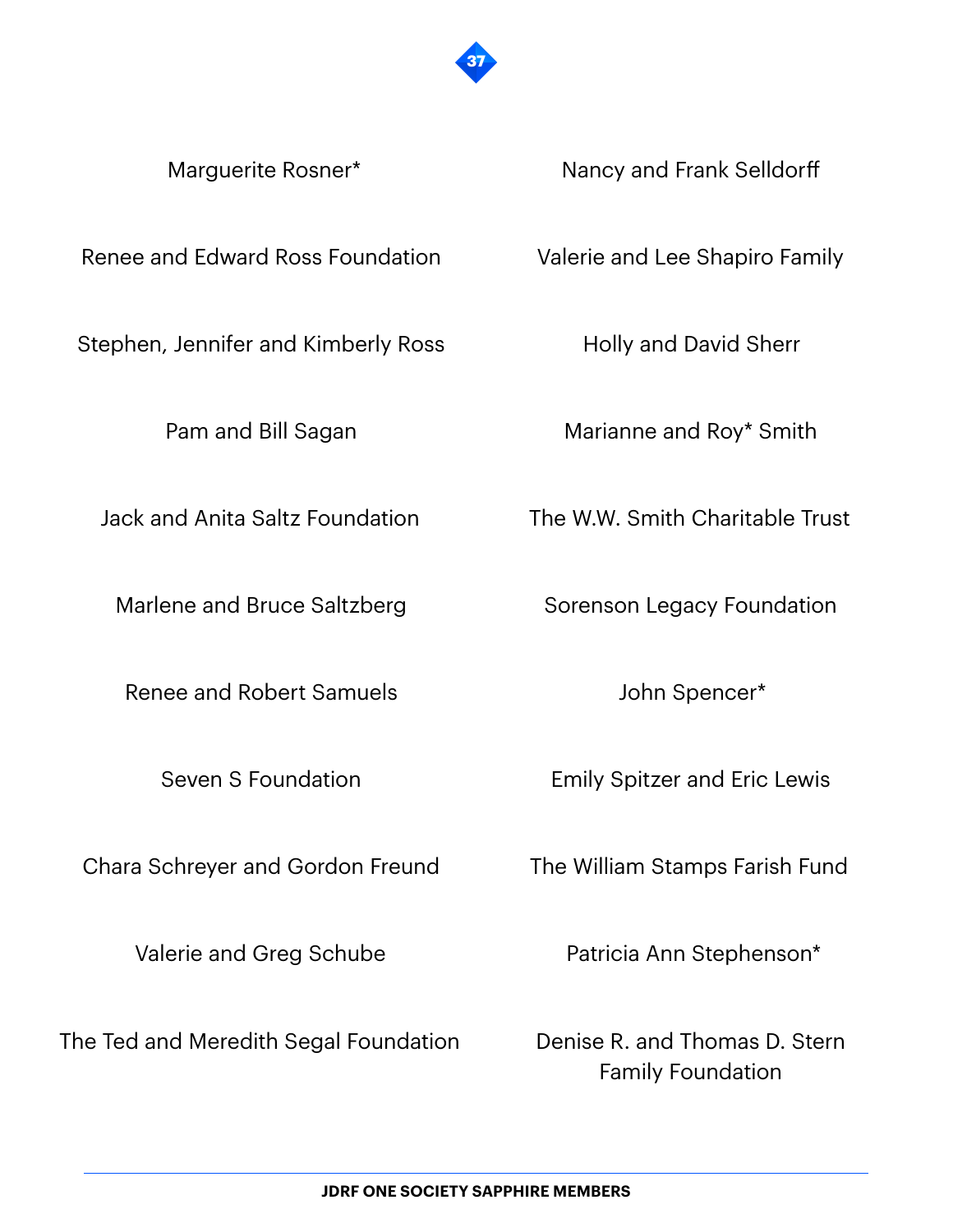

Mimi and Barry Sternlicht

Alana Spiwak, M.D. and Sam Stolbun

Ronald Swidler\*

Harcourt M. and Virginia W. Sylvester Foundation

Susan Talbot\*

The Thomas Foundation

The Thorp Family

Sharlyn and Wade Threadgill

The TJX Foundation

Tullman Family Foundation

Eve and Jim\* Tyree

Vivian and Louis\* Vance

The Agnes Varis Trust

Laura and Drayton Virkler

Lisa Fishbone Wallack and Neil Wallack

Elizabeth Ann Hooks Waller\*

The Wege Foundation

The Harry and Jeanette Weinberg Foundation

Weiser Family

Elizabeth\* and Fred Wiese

Patti and Steve Winegar

Barbara and Bill Young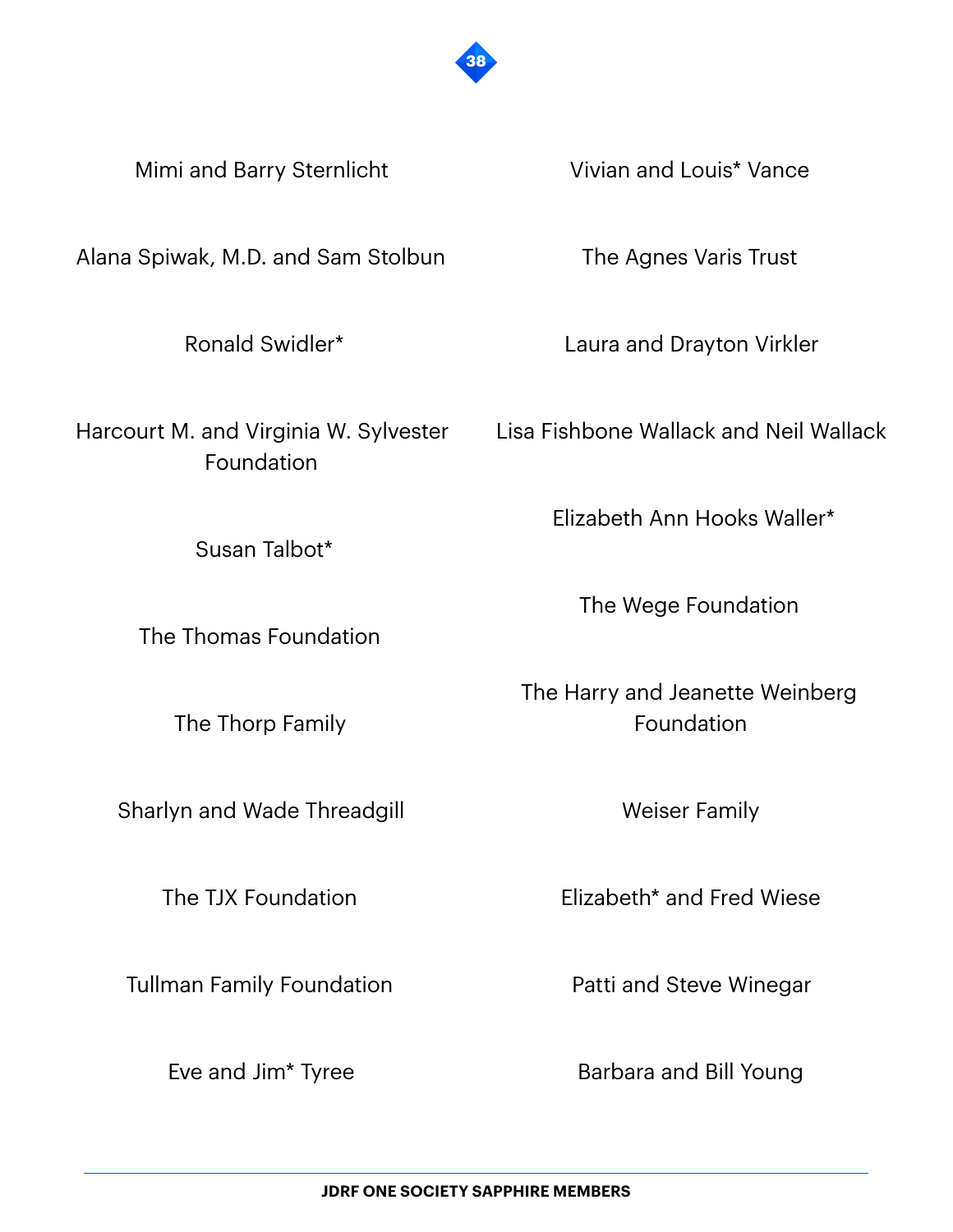

## Evelyn\* and Howard\* Zaltzman Anne and Allen Zaring

*Should you believe your name was left off this list in error, please contact Elizabeth Jewell, National Director, Donor Experience & Stewardship, at 614.400.6865 or ejewell@jdrf.org*